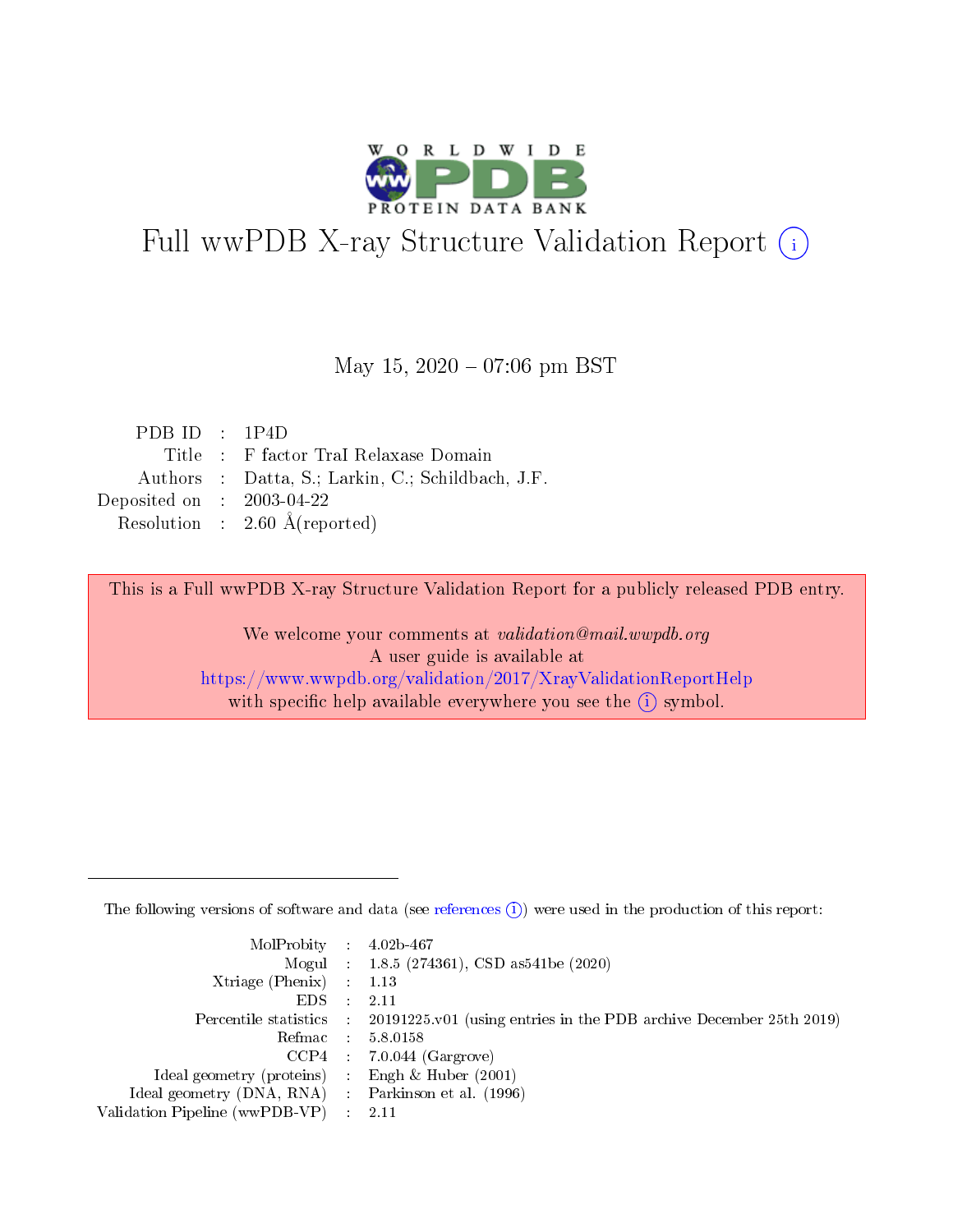# 1 [O](https://www.wwpdb.org/validation/2017/XrayValidationReportHelp#overall_quality)verall quality at a glance  $(i)$

The following experimental techniques were used to determine the structure: X-RAY DIFFRACTION

The reported resolution of this entry is 2.60 Å.

Percentile scores (ranging between 0-100) for global validation metrics of the entry are shown in the following graphic. The table shows the number of entries on which the scores are based.



| Metric                | Whole archive        | Similar resolution                                         |
|-----------------------|----------------------|------------------------------------------------------------|
|                       | $(\#\text{Entries})$ | $(\#\text{Entries}, \text{resolution range}(\text{\AA})\)$ |
| $R_{free}$            | 130704               | $3163(2.60-2.60)$                                          |
| Clashscore            | 141614               | $3518(2.60-2.60)$                                          |
| Ramachandran outliers | 138981               | $3455(2.60-2.60)$                                          |
| Sidechain outliers    | 138945               | $3455(2.60-2.60)$                                          |
| RSRZ outliers         | 127900               | $3104(2.60-2.60)$                                          |

The table below summarises the geometric issues observed across the polymeric chains and their fit to the electron density. The red, orange, yellow and green segments on the lower bar indicate the fraction of residues that contain outliers for  $\geq=3$ , 2, 1 and 0 types of geometric quality criteria respectively. A grey segment represents the fraction of residues that are not modelled. The numeric value for each fraction is indicated below the corresponding segment, with a dot representing fractions <=5% The upper red bar (where present) indicates the fraction of residues that have poor fit to the electron density. The numeric value is given above the bar.

| Mol |   | $\boxed{\text{Chain}}$   Length | Quality of chain |     |    |     |  |
|-----|---|---------------------------------|------------------|-----|----|-----|--|
|     | A | 330                             | 5%<br>55%        | 23% | 5% | 17% |  |
|     |   | 330                             | 5%<br>57%        | 24% |    | 16% |  |
|     |   | 330                             | 25%<br>36%       | 42% | 5% | 16% |  |

The following table lists non-polymeric compounds, carbohydrate monomers and non-standard residues in protein, DNA, RNA chains that are outliers for geometric or electron-density-fit criteria:

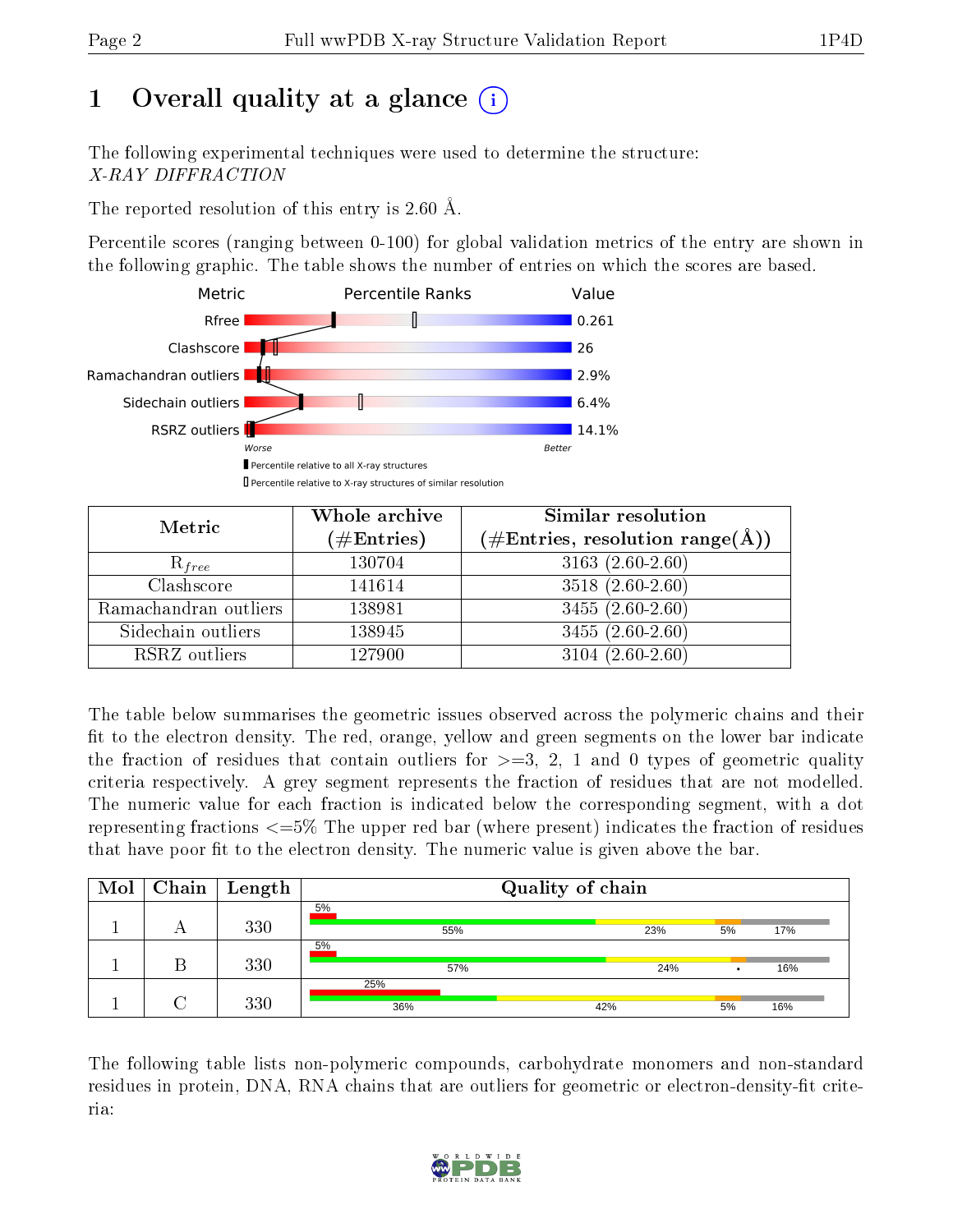|            |     |  | Mol   Type   Chain   Res   Chirality   Geometry   Clashes   Electron density |
|------------|-----|--|------------------------------------------------------------------------------|
| $-3$   EDO | 607 |  |                                                                              |

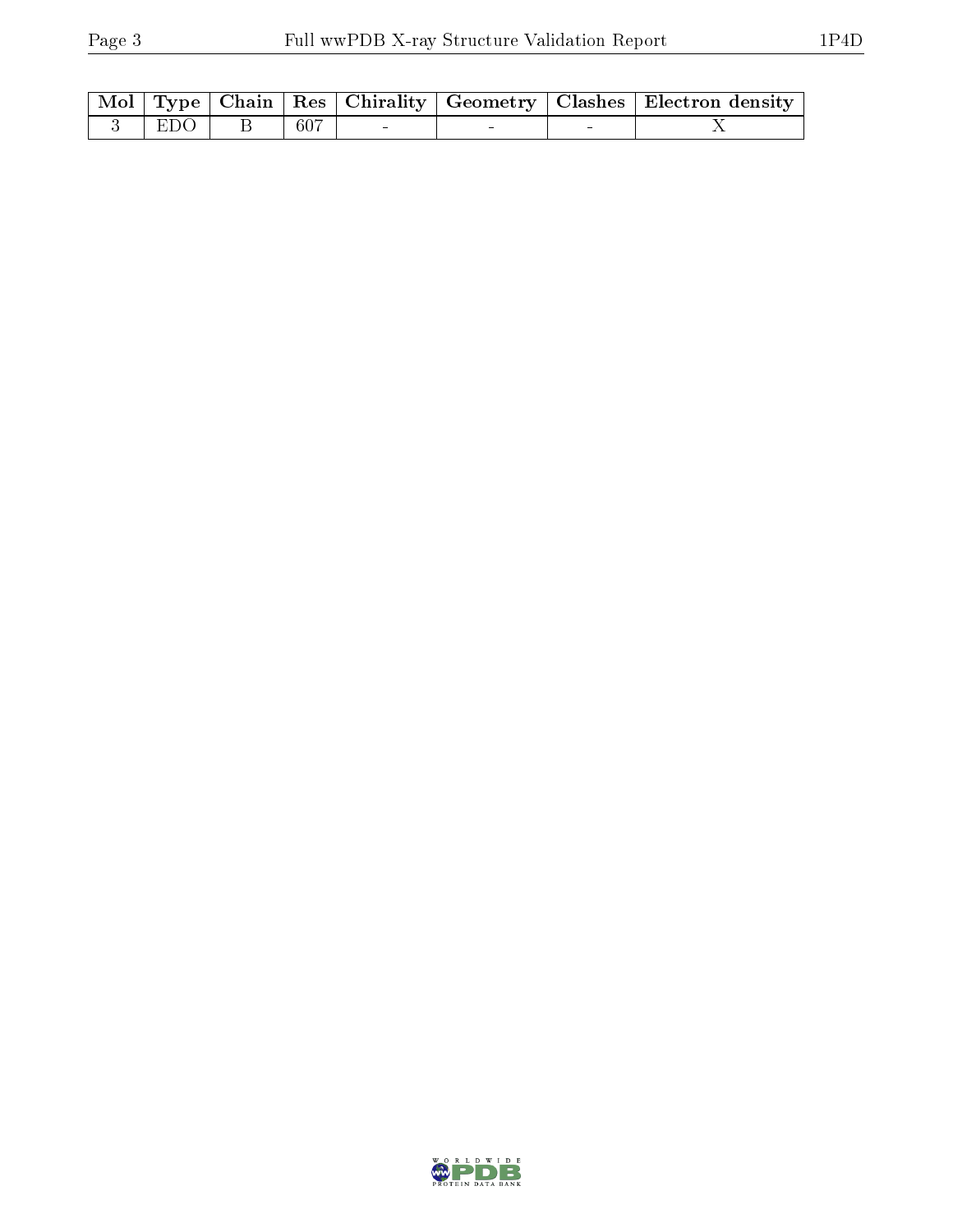# 2 Entry composition (i)

There are 4 unique types of molecules in this entry. The entry contains 6656 atoms, of which 0 are hydrogens and 0 are deuteriums.

In the tables below, the ZeroOcc column contains the number of atoms modelled with zero occupancy, the AltConf column contains the number of residues with at least one atom in alternate conformation and the Trace column contains the number of residues modelled with at most 2 atoms.

| Mol |  | Chain   Residues | Atoms |                         |     |     |     | $ZeroOcc \mid AltConf \mid$ | $\operatorname{Trace}$ |  |
|-----|--|------------------|-------|-------------------------|-----|-----|-----|-----------------------------|------------------------|--|
|     |  | 275              | Total | $\mathcal{C}$           | N   |     | S   |                             |                        |  |
|     |  |                  | 2149  | 1331                    | 387 | 418 | 13  |                             |                        |  |
|     |  | 276              | Total | $\overline{\mathbf{C}}$ | N   |     | S   |                             |                        |  |
|     |  |                  | 2148  | 1331                    | 386 | 418 | -13 |                             |                        |  |
|     |  | 276              | Total | $\mathcal{C}$           | -N  |     | S   |                             |                        |  |
|     |  | 2148             | 1331  | 386                     | 418 | -13 |     |                             |                        |  |

Molecule 1 is a protein called TraI protein.

• Molecule 2 is MAGNESIUM ION (three-letter code: MG) (formula: Mg).

| $\bf{Mol}$ |   | Chain   Residues | Atoms       | $ZeroOcc \   \$ AltConf |
|------------|---|------------------|-------------|-------------------------|
| 2          |   |                  | Total Mg    |                         |
| റ          | А |                  | Total Mg    |                         |
|            |   |                  | Total<br>Mg |                         |

• Molecule 3 is 1,2-ETHANEDIOL (three-letter code: EDO) (formula:  $C_2H_6O_2$ ).

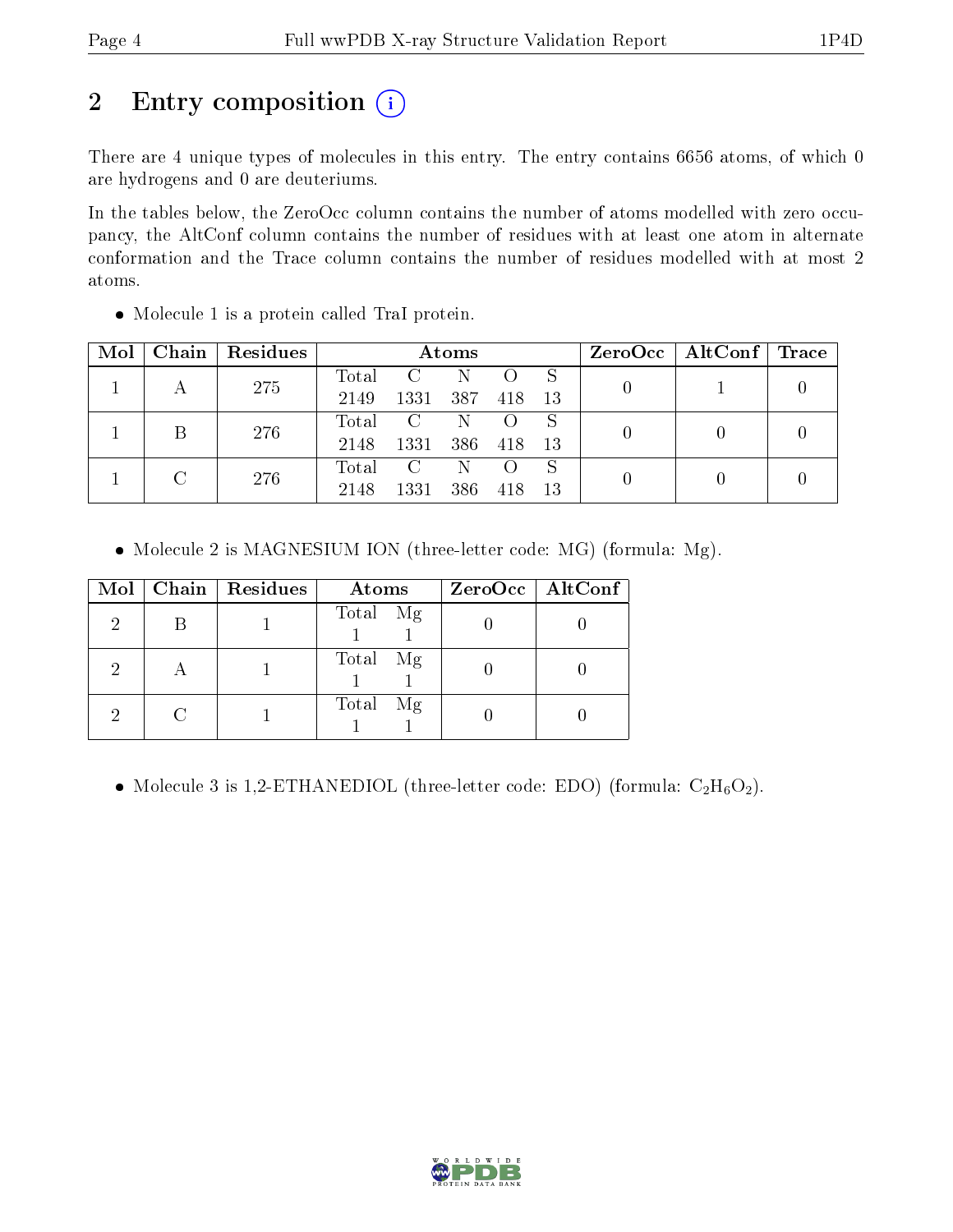

| Mol            | $\overline{\text{Chain}}$ | <b>Residues</b> | Atoms                                                                                               | ZeroOcc          | $\overline{\text{AltConf}}$ |
|----------------|---------------------------|-----------------|-----------------------------------------------------------------------------------------------------|------------------|-----------------------------|
| 3              | $\bf{A}$                  | $\mathbf{1}$    | Total<br>$\rm C$<br>O<br>$\overline{2}$<br>$\overline{4}$<br>$\overline{2}$                         | $\overline{0}$   | $\overline{0}$              |
| $\mathfrak{Z}$ | $\bf{A}$                  | $\mathbf{1}$    | $\overline{\rm C}$<br>Total<br>$\overline{O}$<br>$\overline{4}$<br>$\overline{2}$<br>$\overline{2}$ | $\boldsymbol{0}$ | $\boldsymbol{0}$            |
| 3              | $\bf{A}$                  | $\mathbf{1}$    | Total<br>$\rm C$<br>$\overline{O}$<br>$\overline{4}$<br>$\overline{2}$<br>$\overline{2}$            | $\boldsymbol{0}$ | $\boldsymbol{0}$            |
| 3              | $\mathbf A$               | $\mathbf{1}$    | Total<br>$\mathcal{C}$<br>O<br>$\overline{4}$<br>$\overline{2}$<br>$\overline{2}$                   | $\overline{0}$   | $\overline{0}$              |
| 3              | $\bf{A}$                  | $\mathbf{1}$    | Total<br>$\mathcal C$<br>$\overline{O}$<br>$\overline{2}$<br>$\overline{2}$<br>$\overline{4}$       | $\overline{0}$   | $\overline{0}$              |
| 3              | B                         | $\mathbf{1}$    | Total<br>$\mathcal{C}$<br>$\overline{O}$<br>$\sqrt{2}$<br>$\overline{4}$<br>$\overline{2}$          | $\overline{0}$   | $\boldsymbol{0}$            |
| 3              | B                         | $\mathbf{1}$    | $\overline{C}$<br>Total<br>$\overline{O}$<br>$\overline{4}$<br>$\overline{2}$<br>$\overline{2}$     | $\overline{0}$   | $\boldsymbol{0}$            |
| 3              | B                         | $\mathbf{1}$    | $\rm C$<br>Total<br>$\overline{O}$<br>$\overline{4}$<br>$\overline{2}$<br>$\overline{2}$            | $\boldsymbol{0}$ | $\boldsymbol{0}$            |
| 3              | $\boldsymbol{B}$          | $\mathbf{1}$    | Total<br>$\rm C$<br>$\overline{O}$<br>$\overline{2}$<br>$\overline{4}$<br>$\overline{2}$            | $\overline{0}$   | $\overline{0}$              |
| 3              | $\boldsymbol{B}$          | $\mathbf{1}$    | $\overline{C}$<br>Total<br>$\overline{O}$<br>$\overline{2}$<br>$\overline{4}$<br>$\overline{2}$     | $\overline{0}$   | $\boldsymbol{0}$            |
| 3              | $\mathcal{C}$             | $\mathbf{1}$    | Total<br>$\rm C$<br>O<br>$\overline{2}$<br>$\overline{4}$<br>$\overline{2}$                         | $\overline{0}$   | $\boldsymbol{0}$            |

• Molecule 4 is water.

|  | $Mol$   Chain   Residues | <b>Atoms</b> | ZeroOcc   AltConf |  |
|--|--------------------------|--------------|-------------------|--|
|  |                          | Total        |                   |  |

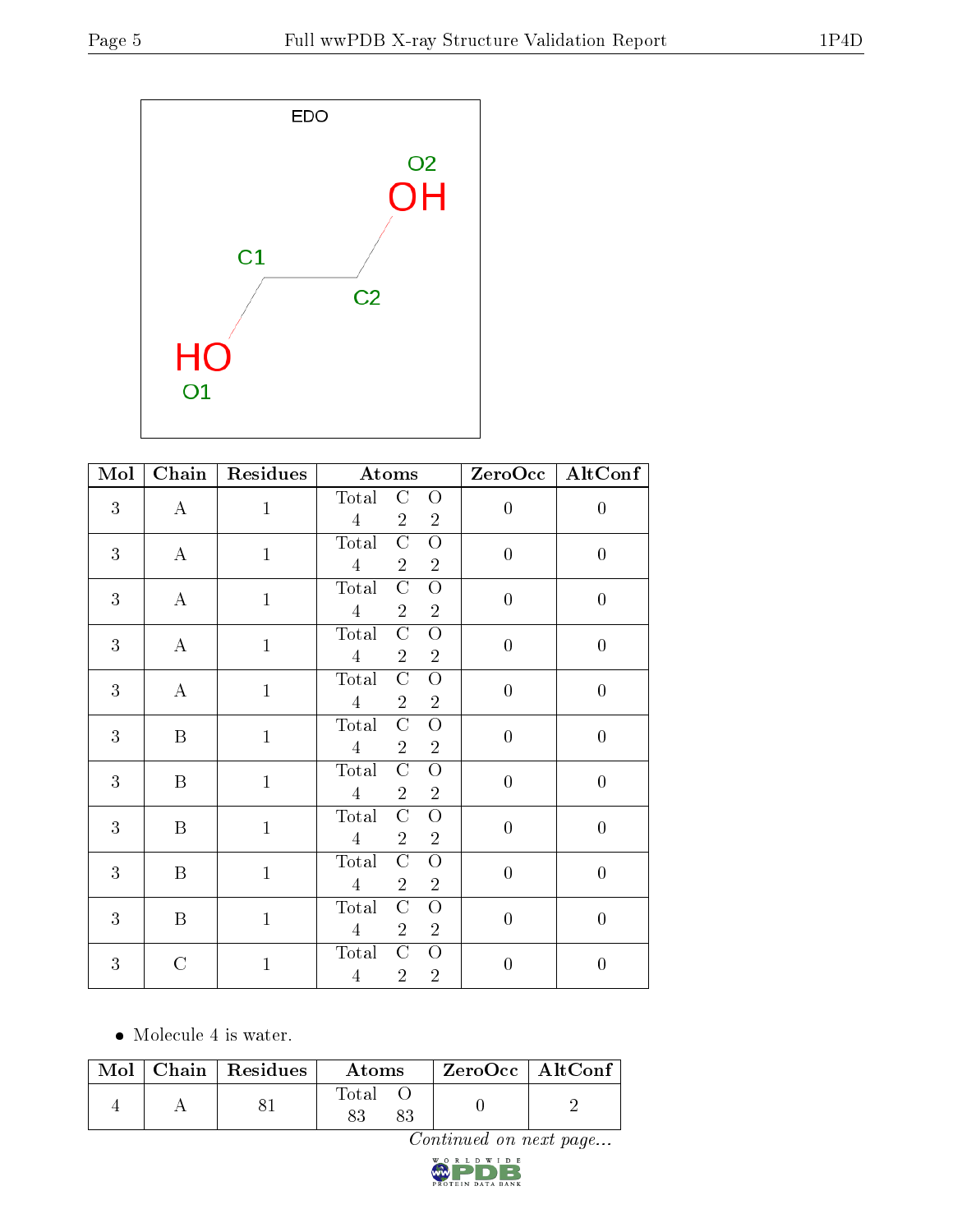Continued from previous page...

|  | Mol   Chain   Residues | Atoms                 | ZeroOcc   AltConf |
|--|------------------------|-----------------------|-------------------|
|  | 79.                    | Total O<br>72<br>- 72 |                   |
|  |                        | Total O               |                   |

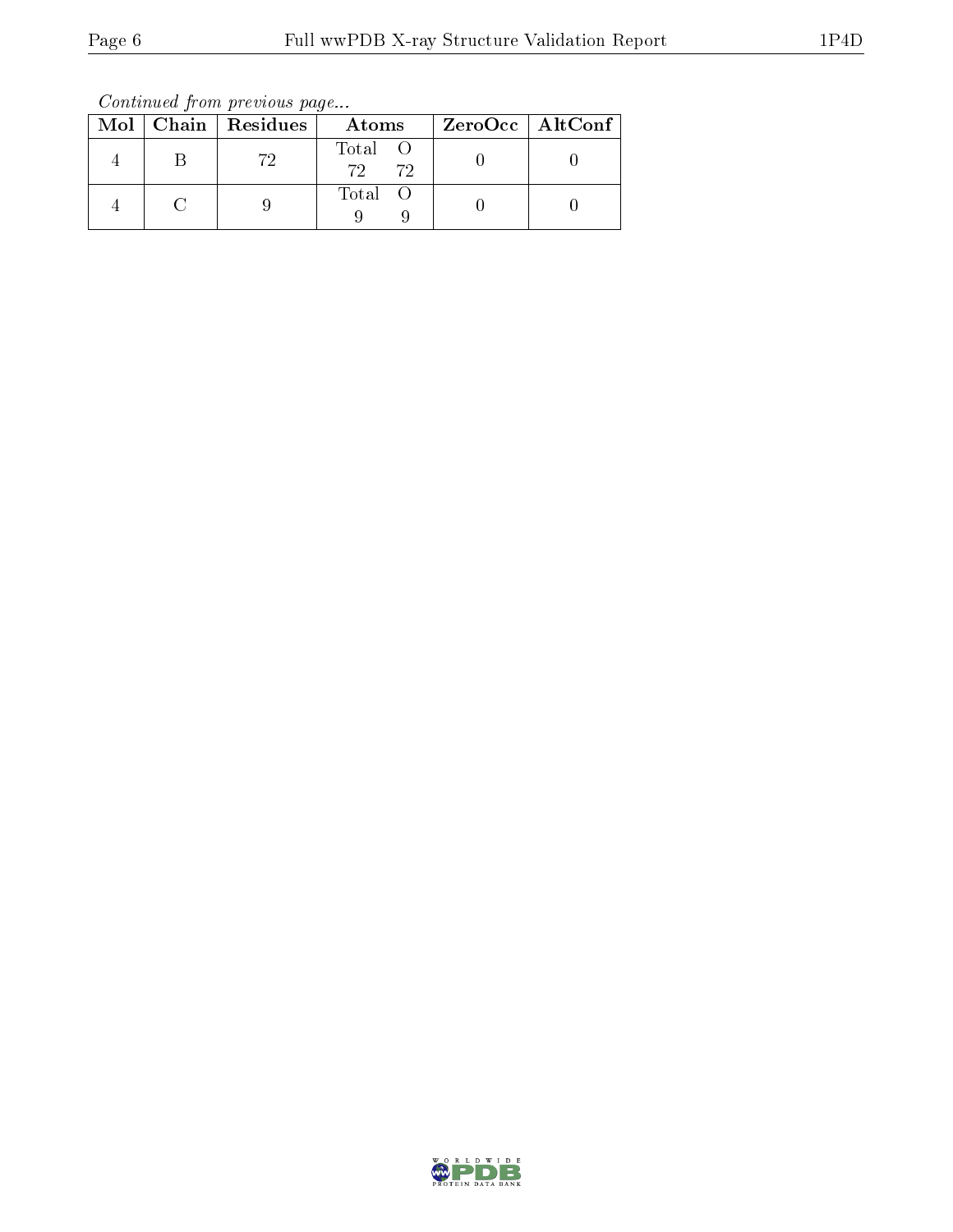# 3 Residue-property plots  $(i)$

These plots are drawn for all protein, RNA and DNA chains in the entry. The first graphic for a chain summarises the proportions of the various outlier classes displayed in the second graphic. The second graphic shows the sequence view annotated by issues in geometry and electron density. Residues are color-coded according to the number of geometric quality criteria for which they contain at least one outlier: green  $= 0$ , yellow  $= 1$ , orange  $= 2$  and red  $= 3$  or more. A red dot above a residue indicates a poor fit to the electron density (RSRZ  $> 2$ ). Stretches of 2 or more consecutive residues without any outlier are shown as a green connector. Residues present in the sample, but not in the model, are shown in grey.



• Molecule 1: TraI protein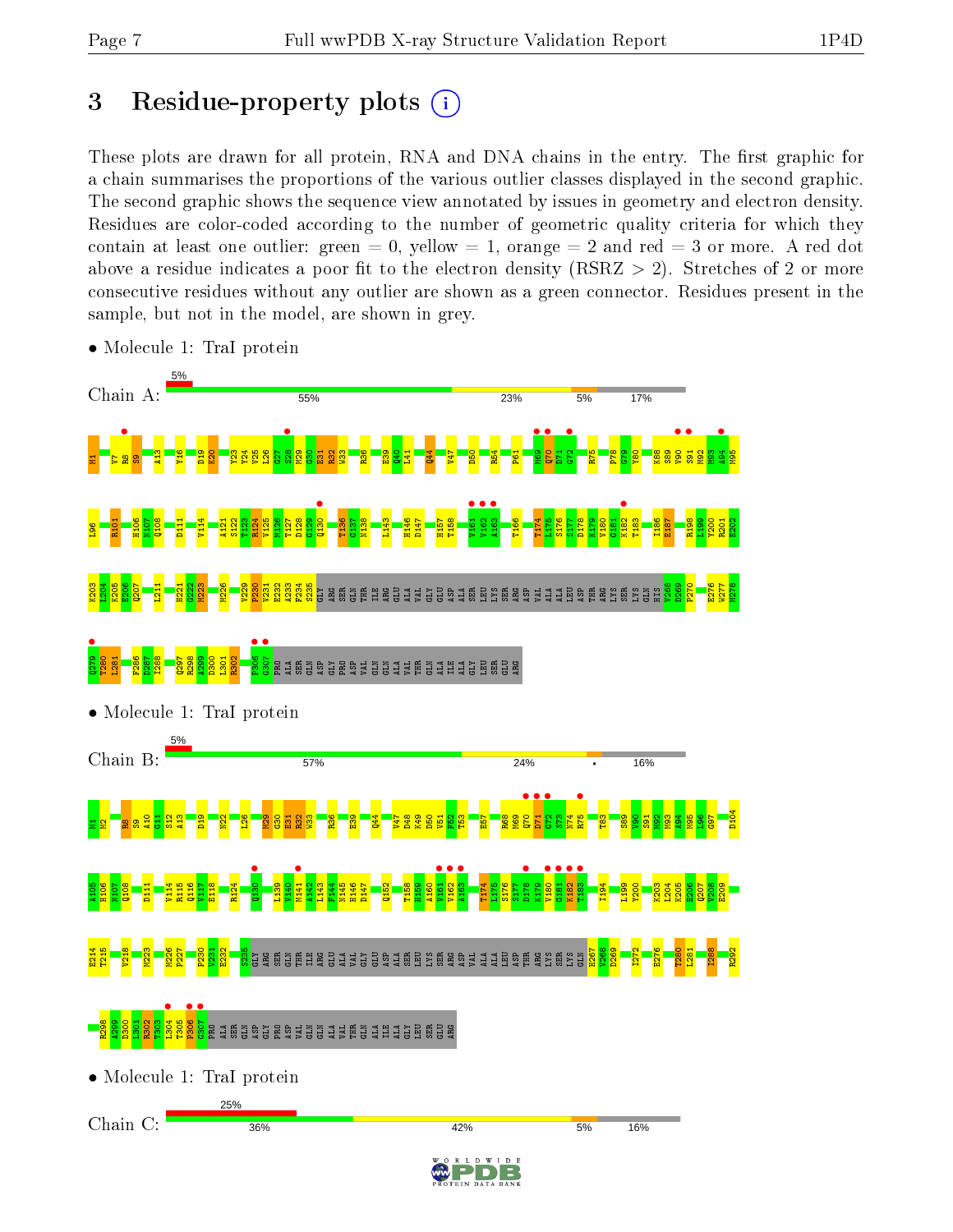



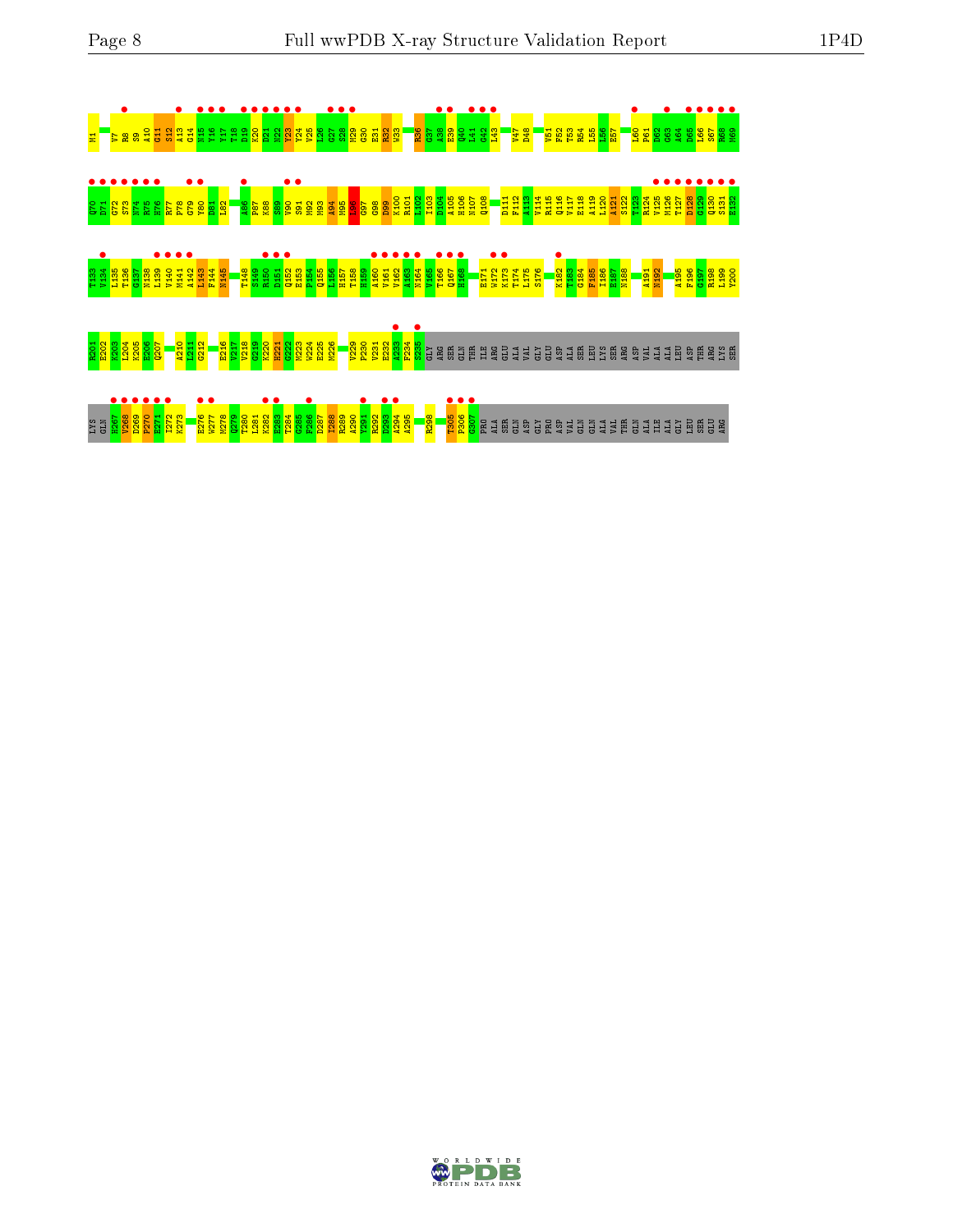# 4 Data and refinement statistics  $(i)$

| Property                                                             | Value                                               | Source     |
|----------------------------------------------------------------------|-----------------------------------------------------|------------|
| Space group                                                          | P 31 2 1                                            | Depositor  |
| Cell constants                                                       | $128.22\text{\AA}$<br>$121.18\text{\AA}$<br>128.22Å |            |
| a, b, c, $\alpha$ , $\beta$ , $\gamma$                               | $90.00^\circ$<br>$90.00^\circ$<br>$120.00^{\circ}$  | Depositor  |
| Resolution $(A)$                                                     | 25.00<br>$-2.60$                                    | Depositor  |
|                                                                      | $24.93 - 2.50$                                      | <b>EDS</b> |
| % Data completeness                                                  | $96.9(25.00-2.60)$                                  | Depositor  |
| (in resolution range)                                                | $96.2(24.93-2.50)$                                  | <b>EDS</b> |
| $R_{merge}$                                                          | 0.06                                                | Depositor  |
| $\mathrm{R}_{sym}$                                                   | (Not available)                                     | Depositor  |
| $\sqrt{I/\sigma}(I) > 1$                                             | 5.44 (at $2.50\text{\AA}$ )                         | Xtriage    |
| Refinement program                                                   | <b>CNS 1.1</b>                                      | Depositor  |
|                                                                      | $\overline{0.233}$ ,<br>0.278                       | Depositor  |
| $R, R_{free}$                                                        | 0.220<br>0.261                                      | DCC        |
| $R_{free}$ test set                                                  | 3441 reflections $(8.56\%)$                         | wwPDB-VP   |
| Wilson B-factor $(A^2)$                                              | 52.1                                                | Xtriage    |
| Anisotropy                                                           | 0.085                                               | Xtriage    |
| Bulk solvent $k_{sol}(e/\mathring{A}^3)$ , $B_{sol}(\mathring{A}^2)$ | $0.37$ , 64.6                                       | <b>EDS</b> |
| L-test for twinning <sup>2</sup>                                     | $< L >$ = 0.50, $< L2$ > = 0.33                     | Xtriage    |
| Estimated twinning fraction                                          | $0.023$ for $-h,-k,l$                               | Xtriage    |
| $F_o, F_c$ correlation                                               | 0.93                                                | <b>EDS</b> |
| Total number of atoms                                                | 6656                                                | wwPDB-VP   |
| Average B, all atoms $(A^2)$                                         | 67.0                                                | wwPDB-VP   |

Xtriage's analysis on translational NCS is as follows: The largest off-origin peak in the Patterson function is  $2.89\%$  of the height of the origin peak. No significant pseudotranslation is detected.

<sup>&</sup>lt;sup>2</sup>Theoretical values of  $\langle |L| \rangle$ ,  $\langle L^2 \rangle$  for acentric reflections are 0.5, 0.333 respectively for untwinned datasets, and 0.375, 0.2 for perfectly twinned datasets.



<span id="page-8-1"></span><span id="page-8-0"></span><sup>1</sup> Intensities estimated from amplitudes.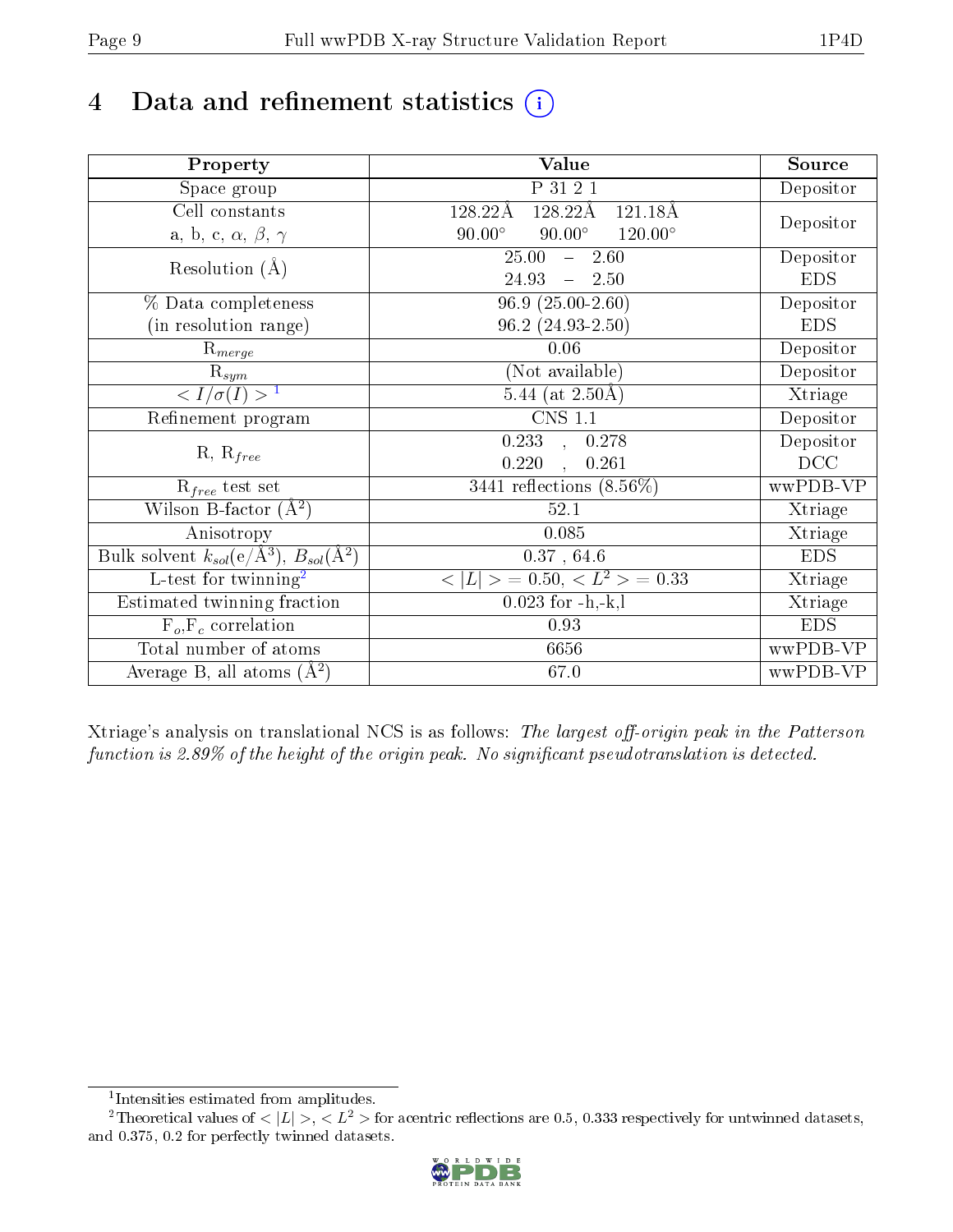# 5 Model quality  $(i)$

## 5.1 Standard geometry  $(i)$

Bond lengths and bond angles in the following residue types are not validated in this section: MG, EDO

The Z score for a bond length (or angle) is the number of standard deviations the observed value is removed from the expected value. A bond length (or angle) with  $|Z| > 5$  is considered an outlier worth inspection. RMSZ is the root-mean-square of all Z scores of the bond lengths (or angles).

| Mol          | Chain  |             | Bond lengths    | Bond angles |                     |  |
|--------------|--------|-------------|-----------------|-------------|---------------------|--|
|              |        | <b>RMSZ</b> | $\# Z  > 5$     | RMSZ        | # $ Z  > 5$         |  |
| 1.           |        | 0.42        | 0/2187          | 0.66        | 0/2950              |  |
| $\mathbf{1}$ | R      | 0.39        | 0/2187          | 0.61        | $\overline{0/2951}$ |  |
|              | $\cap$ | 0.28        | 0/2187          | 0.52        | 0/2951              |  |
| All          | ΑĦ     | 0.37        | $^{\prime}6561$ | 0.60        | 8852                |  |

There are no bond length outliers.

There are no bond angle outliers.

There are no chirality outliers.

There are no planarity outliers.

## 5.2 Too-close contacts  $(i)$

In the following table, the Non-H and H(model) columns list the number of non-hydrogen atoms and hydrogen atoms in the chain respectively. The H(added) column lists the number of hydrogen atoms added and optimized by MolProbity. The Clashes column lists the number of clashes within the asymmetric unit, whereas Symm-Clashes lists symmetry related clashes.

| Mol | Chain |      | Non-H $\mid$ H(model) | H(added) | Clashes | $\vert$ Symm-Clashes |
|-----|-------|------|-----------------------|----------|---------|----------------------|
|     |       | 2149 |                       | 2086     | 85      |                      |
|     | В     | 2148 |                       | 2081     | 84      |                      |
|     | C     | 2148 |                       | 2081     | 162     |                      |
| 2   | A     |      |                       |          |         |                      |
| 2   | В     |      |                       |          |         |                      |
| 2   | C     |      |                       |          |         |                      |
| 3   | А     | 20   |                       | 30       | ച       |                      |
| 3   | В     | 20   |                       | 30       |         |                      |
| 3   | C     |      |                       | հ        |         |                      |
|     |       | 83   |                       |          |         |                      |

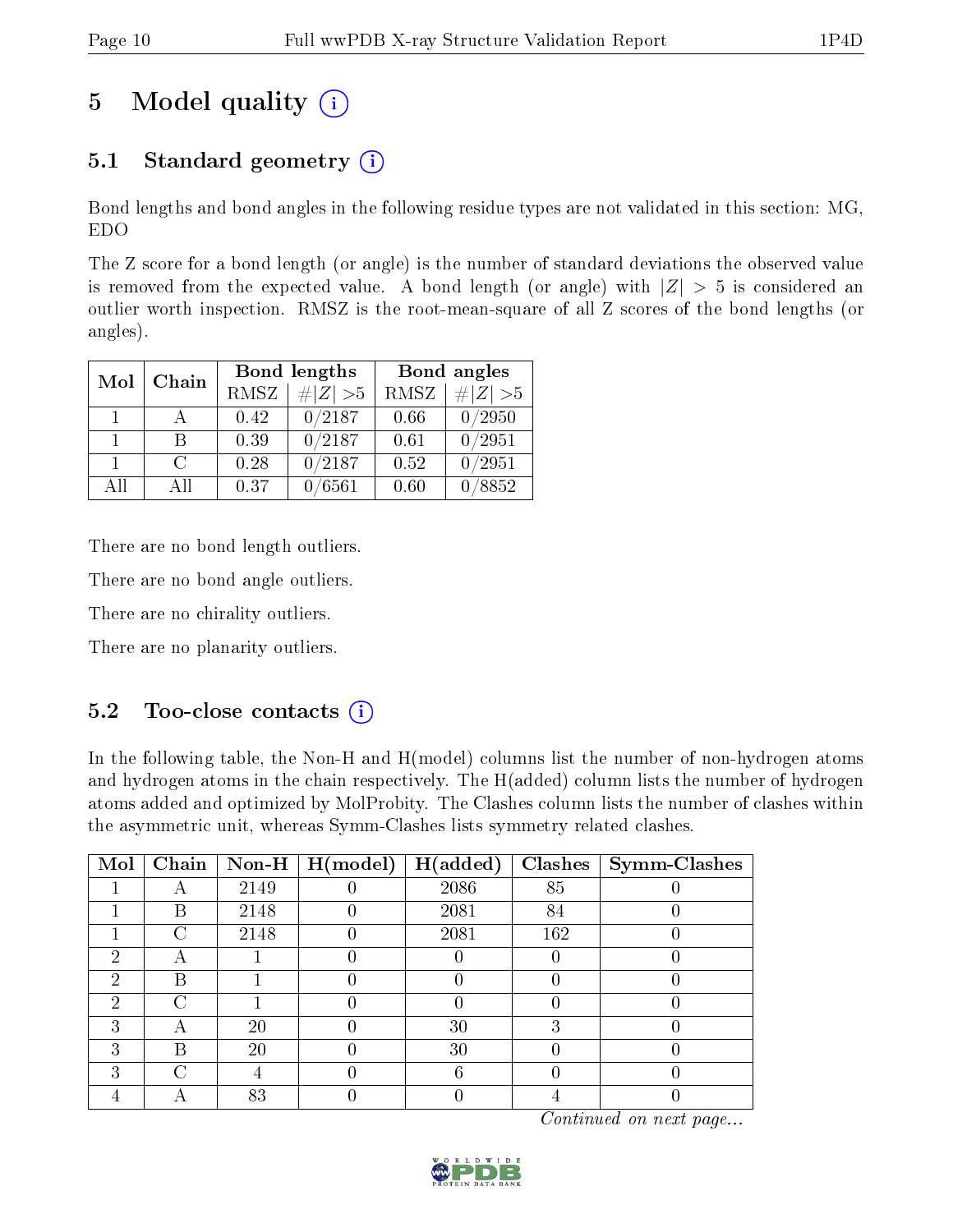The all-atom clashscore is defined as the number of clashes found per 1000 atoms (including hydrogen atoms). The all-atom clashscore for this structure is 26.

All (328) close contacts within the same asymmetric unit are listed below, sorted by their clash magnitude.

| Atom-1               | Atom-2             | Interatomic       | $\overline{\text{Clash}}$ |
|----------------------|--------------------|-------------------|---------------------------|
|                      |                    | distance $(A)$    | overlap $(\AA)$           |
| 1:B:8:ARG:H          | 1:B:8:ARG:HH11     | 1.12              | 0.98                      |
| 1: A: 136: THR: HG21 | 1: A:166:THR:OG1   | $\overline{1.63}$ | 0.98                      |
| 1:B:305:THR:HB       | 1:B:306:PRO:HD2    | 1.45              | $0.95\,$                  |
| 1:A:198:ARG:HD2      | 1:A:201:ARG:HH11   | 1.39              | 0.87                      |
| 1:C:33:TRP:HE1       | 1:C:47:VAL:HA      | 1.41              | 0.86                      |
| 1:C:268:VAL:HG12     | 1:C:269:ASP:H      | 1.40              | 0.85                      |
| 1:B:269:ASP:HB3      | 1:B:272:ILE:HG12   | 1.59              | 0.83                      |
| 1: A:29: MET:CE      | 1: A:31: GLU: HG2  | 2.10              | 0.81                      |
| 1: A:88: LYS: HG3    | 1: A:92: MET:HE2   | $\overline{1.62}$ | 0.80                      |
| 1:B:8:ARG:HG2        | 1: B:9: SER:H      | 1.46              | 0.79                      |
| 1:A:101:ARG:NH1      | 1:A:211:LEU:HD22   | 1.98              | 0.79                      |
| 1:B:8:ARG:HG2        | 1:B:9:SER:N        | 1.98              | 0.79                      |
| 1: A:111: ASP:HA     | 3:A:612:EDO:H21    | 1.64              | 0.78                      |
| 1:C:33:TRP:CZ2       | 1:C:47:VAL:HG13    | 2.19              | 0.77                      |
| 1:C:66:LEU:HD11      | 1:C:172:TRP:O      | 1.85              | 0.77                      |
| 1:C:97:GLY:O         | 1:C:288:ILE:HD11   | 1.86              | 0.76                      |
| 1:A:8:ARG:HD3        | 1: A:16:TYR:CE2    | 2.21              | 0.76                      |
| 1: A:44: GLN: HA     | 1: A:44: GLN: HE21 | 1.52              | 0.74                      |
| 1:B:116:GLN:HG3      | 1:B:199:LEU:HD13   | 1.70              | 0.74                      |
| 1:B:39:GLU:HG3       | 1:B:44:GLN:NE2     | 2.04              | 0.72                      |
| 1:A:124:ARG:HH12     | 1:A:182:LYS:HB2    | 1.53              | 0.72                      |
| 1:B:8:ARG:HH11       | 1:B:8:ARG:N        | 1.87              | 0.72                      |
| 1:C:192:ASN:N        | 1:C:192:ASN:HD22   | 1.88              | 0.72                      |
| 1:A:276:GLU:O        | 1: A:280:THR:HG22  | 1.89              | 0.72                      |
| 1:A:207:GLN:HB3      | 3:A:600:EDO:H22    | 1.72              | 0.71                      |
| $1:$ A:7:VAL:CG1     | 1:A:78:PRO:HB2     | 2.21              | 0.71                      |
| 1:B:305:THR:HB       | 1:B:306:PRO:CD     | 2.17              | 0.71                      |
| 1:B:49:LYS:O         | 1:B:53:THR:HG23    | 1.91              | 0.70                      |
| 1:C:29:MET:CE        | 1:C:31:GLU:HG2     | 2.21              | 0.70                      |
| 1: A:174:THR:HG22    | 1:A:176:SER:O      | 1.91              | 0.70                      |
| 1:C:20:LYS:HG2       | 1:C:23:TYR:OH      | 1.92              | 0.70                      |



Mol | Chain | Non-H | H(model) | H(added) | Clashes | Symm-Clashes 4 | B | 72 | 0 | 0 | 0 | 0 4 | C | 9 | 0 | 0 | 2 | 0 All | All | 6656 | 0 | 6314 | 328 | 0

Continued from previous page...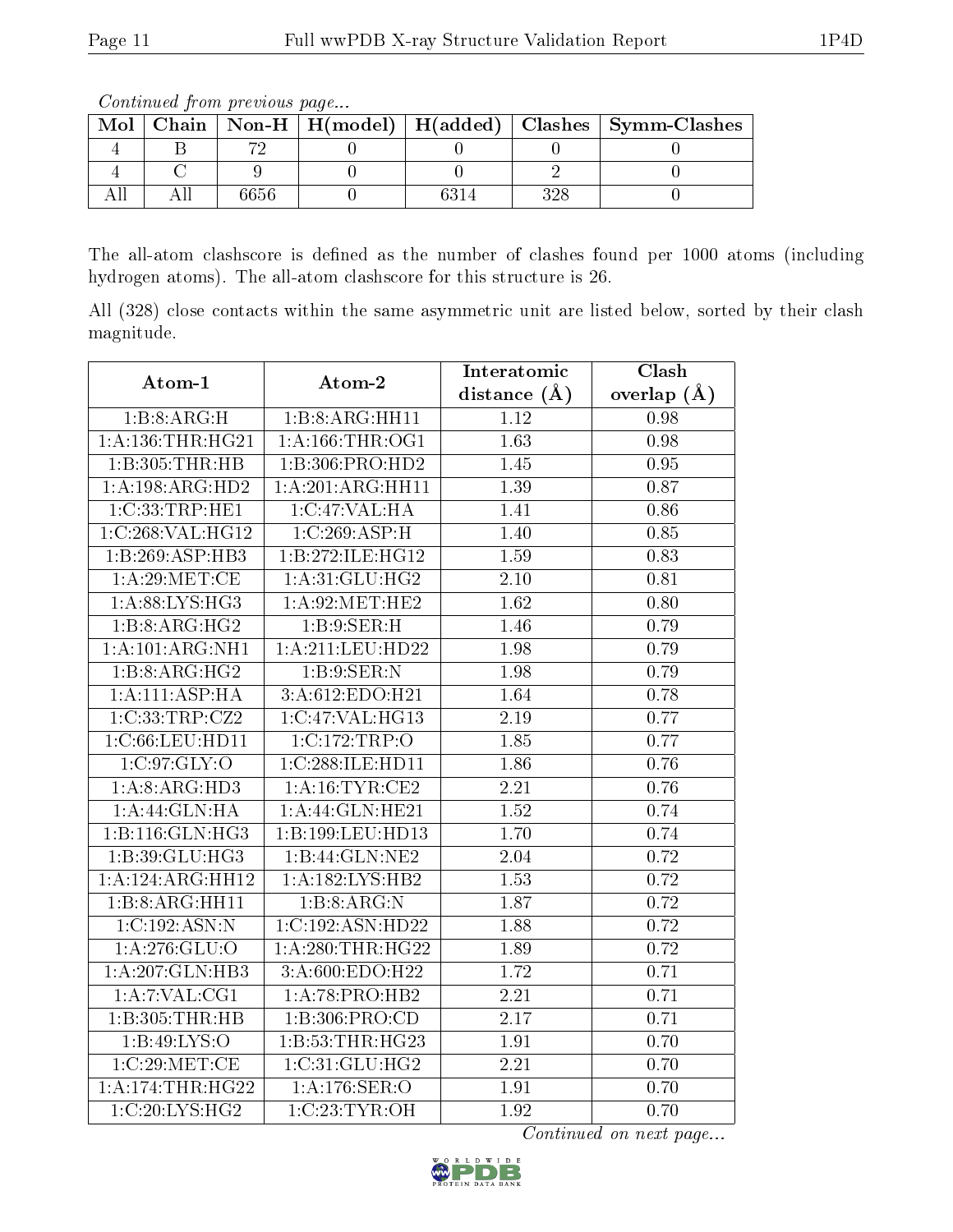| Comunaca jiom previous page  |                                                | Interatomic    | Clash         |
|------------------------------|------------------------------------------------|----------------|---------------|
| Atom-1                       | Atom-2                                         | distance $(A)$ | overlap $(A)$ |
| 1: A:88: LYS: HG2            | 1:A:231:VAL:HG13                               | 1.75           | 0.69          |
| 1:C:171:GLU:HB2              | 1:C:173:LYS:HE3                                | 1.74           | 0.68          |
| 1:B:269:ASP:HB3              | 1:B:272:ILE:CG1                                | 2.22           | 0.68          |
| 1:C:33:TRP:NE1               | 1:C:47:VAL:HA                                  | 2.08           | 0.68          |
| 1:C:88:LYS:HZ1               | 1:C:234:PHE:HB3                                | 1.58           | 0.68          |
| 1: A:29: MET:HE2             | 1: A:31: GLU: HG2                              | 1.77           | 0.67          |
| 1:C:98:GLY:O                 | 1:C:100:LYS:HG3                                | 1.93           | 0.67          |
| 1:B:106:HIS:HD2              | 1:B:200:TYR:OH                                 | 1.78           | 0.67          |
| 1:B:174:THR:HG22             | 1:B:176:SER:O                                  | 1.94           | 0.67          |
| 1:C:148:THR:CG2              | 1:C:152:GLN:HA                                 | 2.25           | 0.67          |
| 1:A:91:SER:O                 | 1: A:95:MET:HG2                                | 1.95           | 0.66          |
| 1:C:91:SER:O                 | 1:C:95:MET:HG2                                 | 1.93           | 0.66          |
| 1:C:198:ARG:HD2              | 1:C:221:HIS:HB3                                | 1.76           | 0.66          |
| 1:A.8:ARG:O                  | 1:A:13:ALA:HB2                                 | 1.96           | 0.66          |
| 1:B:194:ILE:HD12             | 1:B:194:ILE:N                                  | 2.11           | 0.65          |
| $1:C:136$ : THR: HG21        | 1:C:166:THR:OG1                                | 1.97           | 0.65          |
| 1:C:204:LEU:HD12             | 1:C:224:TRP:CZ2                                | 2.32           | 0.65          |
| 1: A: 223: MET: HG2          | 4:A:940:HOH:O                                  | 1.97           | 0.65          |
| 1:C:88:LYS:NZ                | 1:C:234:PHE:HB3                                | 2.12           | 0.65          |
| 1: A:89: SER: HA             | 1: A:92:MET:HE3                                | 1.79           | 0.64          |
| 1:C:144:PHE:C                | 1:C:145:ASN:HD22                               | 2.01           | 0.64          |
| $1:A:198:A\overline{RG:HD2}$ | 1:A:201:ARG:NH1                                | 2.10           | 0.64          |
| 1:C:52:PHE:HZ                | 1:C:161:VAL:HG11                               | 1.63           | 0.64          |
| 1: A: 198: ARG: HD3          | 1:A:221:HIS:HB3                                | 1.80           | 0.64          |
| 1:B:8:ARG:HD3                | 1:B:13:ALA:HA                                  | 1.80           | 0.64          |
| 1:A:136:THR:CG2              | 1: A: 166: THR: OG1                            | 2.40           | 0.64          |
| 1: C: 57: GLU: O             | 1:C:67:SER:HB3                                 | 1.97           | 0.64          |
| 1: A:281:LEU:HD11            | 1:A:288:ILE:HD11                               | 1.79           | 0.63          |
| 1: A:20: LYS: HA             | 1: A:23:TYR:CE2                                | 2.33           | 0.63          |
| 1:B:93:MET:HE3               | 1:B:97:GLY:HA3                                 | 1.80           | 0.63          |
| 1:B:288:ILE:C                | 1:B:288:ILE:HD13                               | 2.19           | 0.63          |
| 1:B:232:GLU:CD               | 1:B:232:GLU:H                                  | 2.01           | 0.62          |
| 1:B:194:ILE:HD12             | 1:B:194:ILE:H                                  | 1.64           | 0.62          |
| 1:C:145:ASN:HD22             | 1:C:145:ASN:N                                  | 1.98           | 0.62          |
| 1:A:124:ARG:NH1              | 1:A:182:LYS:HB2                                | 2.14           | 0.62          |
| 1:C:268:VAL:HG12             | 1:C:269:ASP:N                                  | 2.15           | 0.61          |
| 1: A:174:THR:CG2             | 1:A:176:SER:O                                  | 2.48           | 0.61          |
| 1:C:48:ASP:OD2               | $1:C:51:V\overline{\mathrm{AL}:\mathrm{HG}23}$ | 2.00           | 0.61          |
| 1: A:114: VAL:HGI2           | 3:A:612:EDO:H12                                | 1.81           | 0.61          |
| 1: A:92:MET:HE1              | 1: A:229: VAL:HG12                             | 1.82           | 0.61          |
| 1:B:70:GLN:HG2               | 1:B:75:ARG:NH1                                 | 2.16           | 0.60          |

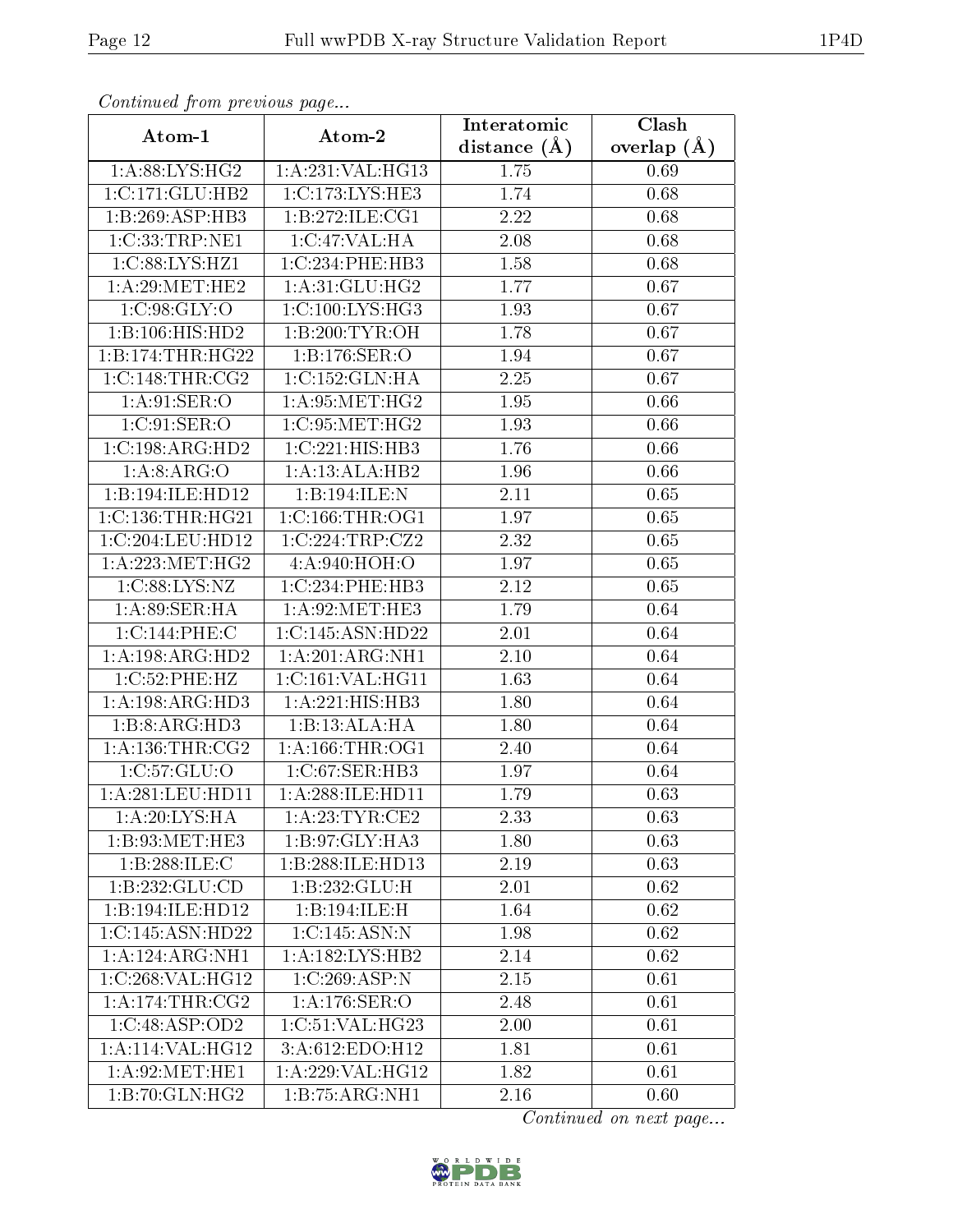| Continuea from previous page |                     | Interatomic    | Clash         |  |
|------------------------------|---------------------|----------------|---------------|--|
| Atom-1                       | Atom-2              | distance $(A)$ | overlap $(A)$ |  |
| 1:C:127:THR:O                | 1:C:128:ASP:HB2     | 2.01           | 0.60          |  |
| 1:C:148:THR:HG23             | 1:C:152:GLN:HA      | 1.83           | 0.60          |  |
| 1:C:305:THR:HB               | 1:C:306:PRO:CD      | 2.31           | 0.60          |  |
| 1:C:77:ARG:HB2               | 1:C:164:ASN:ND2     | 2.17           | 0.60          |  |
| 1:B:8:ARG:HD3                | 1:B:13:ALA:CA       | 2.32           | 0.60          |  |
| 1:C:82:LEU:HB2               | 1:C:160:ALA:HB3     | 1.84           | 0.60          |  |
| 1:C:280:THR:O                | 1:C:284:THR:HG23    | 2.02           | 0.59          |  |
| 1:C:29:MET:HE2               | 1:C:31:GLU:HG2      | 1.82           | 0.59          |  |
| 1: A:50: ASP:HB3             | 1:A:54:ARG:HH21     | 1.67           | 0.59          |  |
| 1:B:70:GLN:O                 | 1:B:71:ASP:HB2      | 2.03           | 0.59          |  |
| 1:C:29:MET:HG2               | 1: C: 31: GLU: HB3  | 1.84           | 0.59          |  |
| 1:B:298:ARG:O                | 1:B:302:ARG:HG2     | 2.04           | 0.58          |  |
| 1:C:54:ARG:NH1               | 1:C:61:PRO:HA       | 2.19           | 0.58          |  |
| 1:A:26:LEU:HG                | 1:A:147:ASP:HB3     | 1.84           | 0.58          |  |
| 1:C:87:PRO:HG2               | 1:C:90:VAL:CG2      | 2.34           | 0.58          |  |
| 1:B:269:ASP:CB               | 1:B:272:ILE:HG12    | 2.33           | 0.57          |  |
| 1:B:106:HIS:CD2              | 1:B:200:TYR:OH      | 2.57           | 0.57          |  |
| 1:B:29:MET:HB3               | 1: B:31: GLU: HG3   | 1.85           | 0.57          |  |
| 1:B:2:MET:HA                 | 1:B:83:THR:O        | 2.05           | 0.57          |  |
| 1:A:127:THR:O                | 1: A: 130: GLN: HG2 | 2.05           | 0.57          |  |
| 1:C:95:MET:C                 | 1:C:97:GLY:H        | 2.08           | 0.56          |  |
| 1:B:124:ARG:HH22             | 1:B:182:LYS:HB2     | 1.70           | 0.56          |  |
| 1: A:29: MET:HE3             | 1: A:31: GLU: HG2   | 1.84           | 0.56          |  |
| 1:C:130:GLN:HG3              | 1:C:130:GLN:O       | 2.06           | 0.56          |  |
| 1:C:92:MET:O                 | 1:C:95:MET:O        | 2.24           | 0.56          |  |
| 1:B:104:ASP:O                | 1:B:108:GLN:HG3     | 2.06           | 0.56          |  |
| $1:B:124:ARG:N\overline{H2}$ | 1: B: 182: LYS: HB2 | 2.20           | 0.56          |  |
| 1:B:29:MET:SD                | 1:B:31:GLU:HG2      | 2.45           | 0.56          |  |
| 1:C:25:VAL:HG21              | 1:C:277:TRP:HZ3     | 1.71           | 0.55          |  |
| 1: A:20: LYS: HA             | 1: A:23:TYR:CZ      | 2.41           | 0.55          |  |
| 1:C:127:THR:O                | 1: C: 130: GLN: HG2 | 2.07           | 0.55          |  |
| 1:C:288:ILE:C                | 1:C:288:ILE:HD13    | 2.27           | 0.55          |  |
| 1:A:24:TYR:CD2               | 1:A:270:PRO:HB2     | 2.41           | 0.55          |  |
| 1:C:80:TYR:HE1               | 1: C: 185: PHE: HD2 | 1.53           | 0.55          |  |
| 1: A: 106: HIS: HD2          | 1: A:200:TYR:OH     | 1.89           | 0.55          |  |
| 1:C:292:ARG:O                | 1:C:295:ALA:HB3     | 2.07           | 0.55          |  |
| 1:C:204:LEU:HD13             | 1:C:204:LEU:O       | 2.06           | 0.55          |  |
| 1: A:50: ASP:HB3             | 1:A:54:ARG:NH2      | 2.22           | 0.55          |  |
| 1:C:20:LYS:HA                | 1:C:23:TYR:CZ       | 2.42           | 0.54          |  |
| 1:C:33:TRP:CD1               | 1:C:47:VAL:HG22     | 2.43           | 0.54          |  |
| 1:A:7:VAL:HG13               | 1:A:78:PRO:HB2      | 1.88           | 0.54          |  |

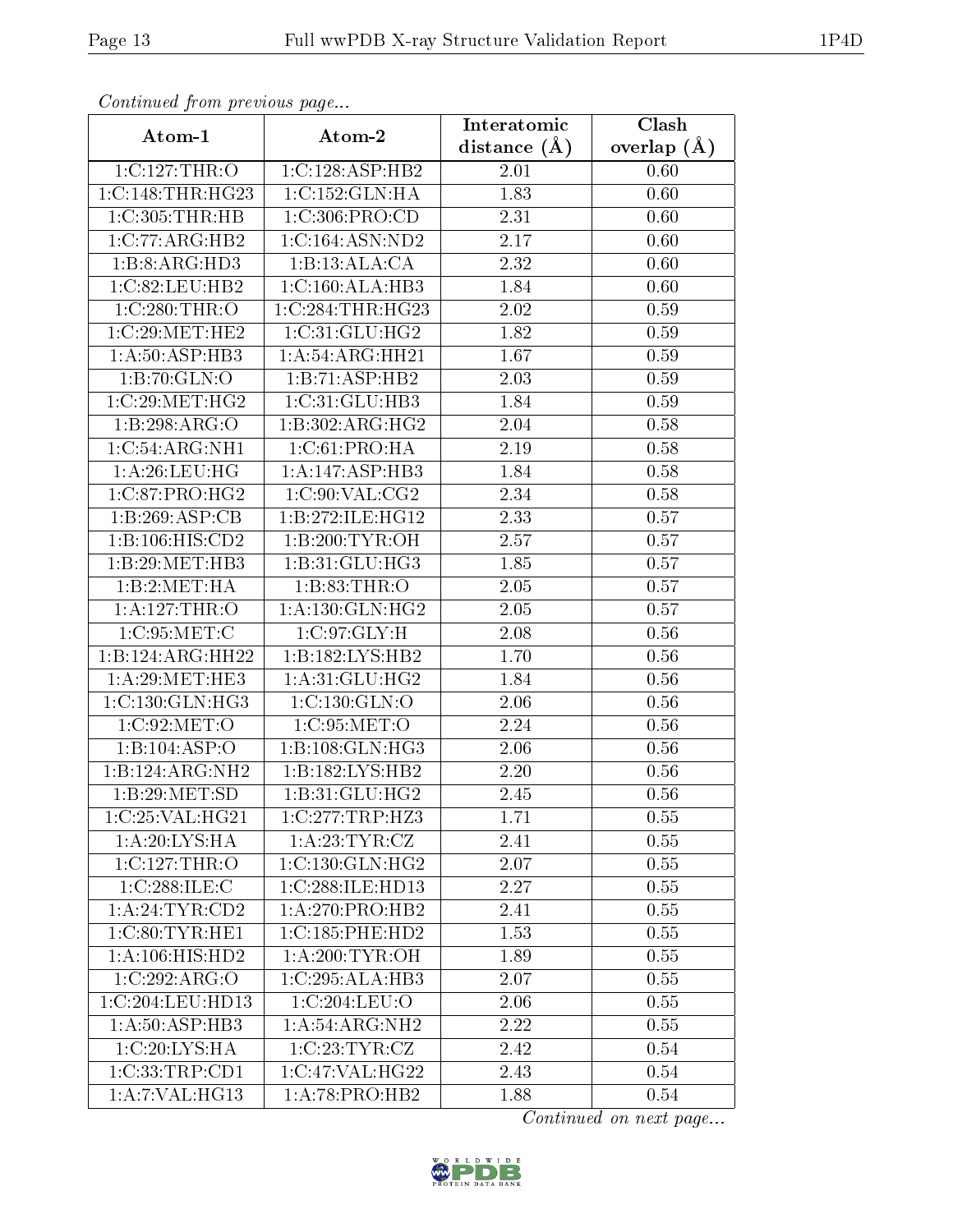| Continua from pretious page       |                     | Interatomic       | Clash           |  |
|-----------------------------------|---------------------|-------------------|-----------------|--|
| Atom-1                            | Atom-2              | distance $(A)$    | overlap $(\AA)$ |  |
| 1:C:33:TRP:CZ3                    | 1:C:43:LEU:HD13     | 2.42              | 0.54            |  |
| 1:C:53:THR:O                      | 1:C:57:GLU:HG3      | $\overline{2.08}$ | 0.54            |  |
| 1:C:218:VAL:O                     | 1:C:218:VAL:HG12    | 2.08              | 0.54            |  |
| 1:C:139:LEU:HB2                   | 1:C:141:MET:HE2     | 1.90              | 0.54            |  |
| 1:C:8:ARG:O                       | 1:C:13:ALA:HB2      | 2.08              | 0.54            |  |
| 1:C:288:ILE:HG23                  | 1:C:289:ARG:N       | 2.22              | 0.54            |  |
| 1:B:108:GLN:HB2                   | 1:B:207:GLN:HE22    | 1.72              | 0.53            |  |
| 1:C:144:PHE:O                     | 1:C:158:THR:HA      | 2.08              | 0.53            |  |
| 1:B:8:ARG:H                       | 1:B:8:ARG:NH1       | 1.94              | 0.53            |  |
| 1:C:30:GLY:O                      | 1:C:32:ARG:HG3      | 2.09              | 0.53            |  |
| 1:C:204:LEU:HD12                  | 1:C:224:TRP:CH2     | 2.44              | 0.53            |  |
| 1:C:184:GLY:O                     | 1:C:188:ASN:ND2     | 2.41              | 0.53            |  |
| 1: A:80: TYR:CD2                  | 1:A:186:ILE:HD12    | 2.43              | 0.53            |  |
| 1:C:220:LYS:O                     | 1:C:223:MET:HG3     | 2.09              | 0.53            |  |
| 1:B:93:MET:HB2                    | 1:B:226:MET:HE1     | 1.90              | 0.52            |  |
| 1: A: 183: THR: HA                | 1: A: 187: GLU: OE1 | 2.10              | 0.52            |  |
| 1:B:302:ARG:O                     | 1:B:305:THR:HG23    | 2.09              | 0.52            |  |
| 1:C:95:MET:O                      | 1:C:97:GLY:N        | 2.42              | 0.52            |  |
| 1:C:278:MET:O                     | 1:C:282:LYS:HG3     | 2.10              | 0.52            |  |
| 1:B:143:LEU:CD2                   | 1:B:160:ALA:HA      | 2.40              | 0.52            |  |
| 1:C:29:MET:HE3                    | 1:C:31:GLU:HG2      | 1.90              | 0.52            |  |
| 1:C:96:LEU:C                      | 1:C:96:LEU:HD12     | 2.30              | 0.52            |  |
| 1:C:80:TYR:CD1                    | 1:C:186:ILE:HD13    | 2.45              | 0.52            |  |
| 1:A:70:GLN:HB3                    | 1:A:75:ARG:HG3      | 1.91              | 0.51            |  |
| 1:B:93:MET:HB2                    | 1:B:226:MET:CE      | 2.40              | 0.51            |  |
| 1:B:91:SER:HB3                    | 1: B:95: MET:CE     | 2.41              | 0.51            |  |
| 1: C:9: SER:O                     | 1: C:11: GLY:N      | 2.43              | 0.51            |  |
| 1:C:52:PHE:O                      | 1:C:55:LEU:HB3      | 2.11              | 0.51            |  |
| 1: B:30: GLY:O                    | 1:B:32:ARG:HD2      | 2.11              | 0.51            |  |
| 1: A:92: MET:O                    | 1:A:96:LEU:HB2      | 2.11              | 0.51            |  |
| 1:B:89:SER:HB2                    | 1:B:226:MET:HE2     | 1.93              | 0.51            |  |
| 1:C:195:ALA:O                     | 1:C:198:ARG:HB2     | 2.10              | 0.51            |  |
| 1:C:210:ALA:C                     | 1:C:212:GLY:H       | 2.13              | 0.51            |  |
| $1:B:194:\overline{\text{ILE:H}}$ | 1:B:194:ILE:CD1     | 2.24              | 0.51            |  |
| 1:C:25:VAL:HG12                   | 1:C:95:MET:HB2      | 1.93              | 0.51            |  |
| 1:C:33:TRP:NE1                    | 1:C:47:VAL:HG22     | 2.26              | 0.50            |  |
| 1:B:8:ARG:H                       | 1:B:8:ARG:HD2       | 1.75              | 0.50            |  |
| 1: C:88: LYS: HG3                 | 1:C:92:MET:HE2      | 1.93              | 0.50            |  |
| 1:C:270:PRO:O                     | 1:C:273:LYS:HB3     | 2.10              | 0.50            |  |
| 1:A:122:SER:HA                    | 1: A: 136: THR: HB  | 1.92              | 0.50            |  |
| 1: A:25: VAL:HG21                 | 1:A:277:TRP:HZ3     | 1.76              | 0.50            |  |

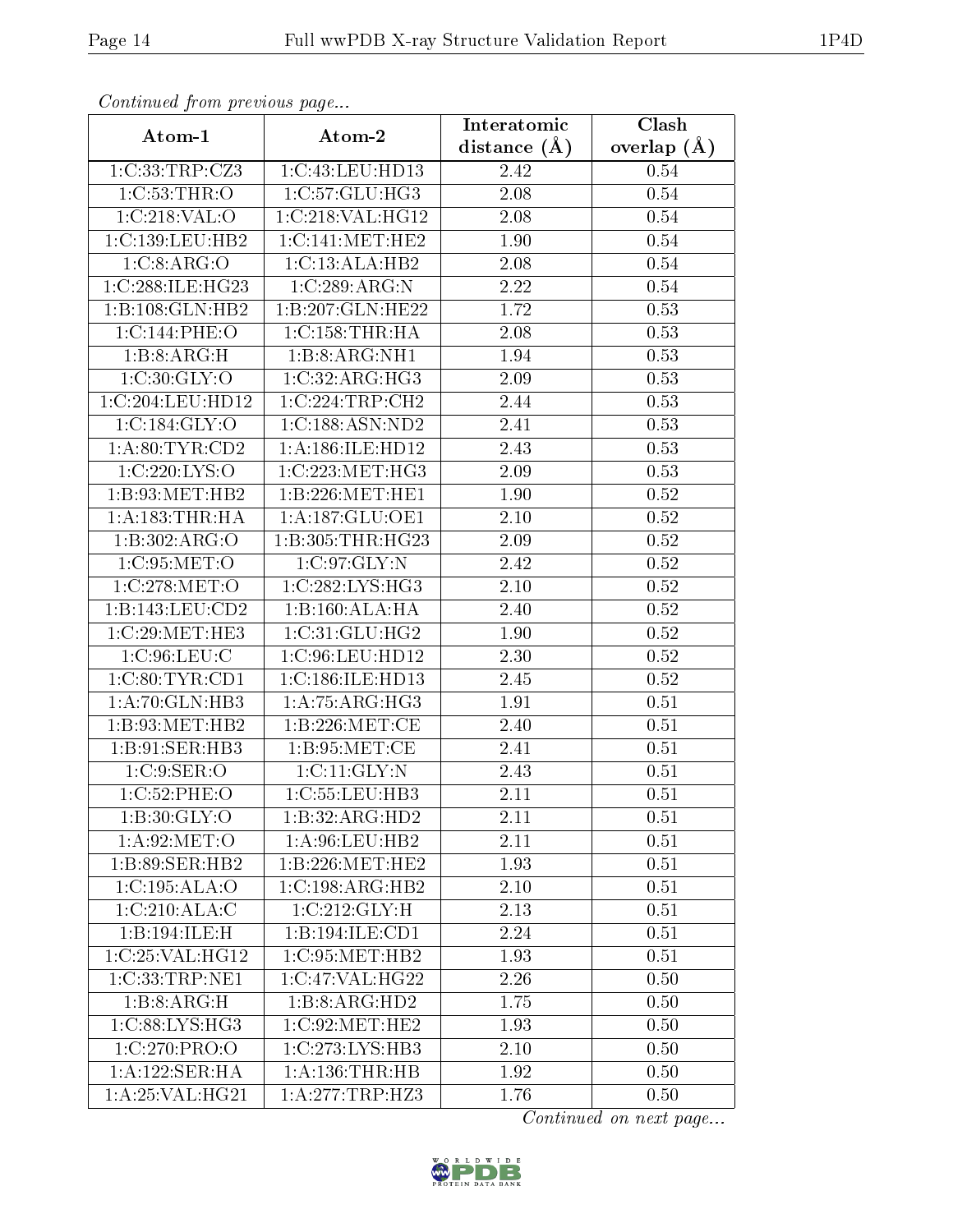| Continuati pont previous page       |                     | Interatomic       | Clash         |  |
|-------------------------------------|---------------------|-------------------|---------------|--|
|                                     | Atom-1<br>Atom-2    |                   | overlap $(A)$ |  |
| 1:C:138:ASN:O                       | 1:C:139:LEU:HG      | 2.11              | 0.50          |  |
| 1: C:90: VAL:HA                     | 1:C:226:MET:CE      | 2.42              | 0.50          |  |
| 1:C:202:GLU:O                       | 1:C:205:LYS:HB3     | $2.11\,$          | 0.50          |  |
| 1:A:25:VAL:HG21                     | 1:A:277:TRP:CZ3     | 2.47              | 0.50          |  |
| 1:C:55:LEU:HD21                     | 1:C:140:VAL:CG1     | 2.42              | 0.50          |  |
| 1: A:108: GLN:OE1                   | 1:A:207:GLN:NE2     | 2.44              | 0.50          |  |
| 1:A:234:PHE:O                       | 1: A:235: SER:HB3   | 2.12              | 0.50          |  |
| 1:C:112:PHE:O                       | 1: C: 116: GLN: HG2 | 2.12              | 0.50          |  |
| 1:C:114:VAL:HG13                    | 1:C:141:MET:SD      | $\overline{2}.52$ | 0.50          |  |
| 1:A:136:THR:HG23                    | 1:A:138:ASN:ND2     | 2.27              | 0.49          |  |
| 1:B:22:ASN:HB3                      | 1:B:146:HIS:CD2     | 2.47              | 0.49          |  |
| 1:C:108:GLN:HB2                     | 1:C:207:GLN:HE22    | 1.76              | 0.49          |  |
| 1: A:88: LYS: HG3                   | 1: A:92:MET:CE      | 2.38              | 0.49          |  |
| 1:B:91:SER:HB3                      | 1: B:95:MET:HE1     | 1.92              | 0.49          |  |
| 1:C:93:MET:CE                       | 1:C:93:MET:HA       | 2.42              | 0.49          |  |
| 1: A:300:ASP:CG                     | 1:B:36:ARG:HH22     | 2.15              | 0.49          |  |
| 1:B:218:VAL:HG12                    | 1:B:223:MET:CE      | 2.42              | 0.49          |  |
| 1:C:96:LEU:HD13                     | 1:C:281:LEU:HD12    | 1.93              | 0.49          |  |
| 1:A:41:LEU:HD13                     | 1:A:61:PRO:HD2      | 1.93              | 0.49          |  |
| 1: A:286:PHE:HD1                    | 1: A:288: ILE: HD12 | 1.76              | 0.49          |  |
| 1:C:278:MET:HB3                     | 1:C:282:LYS:HE3     | 1.95              | 0.49          |  |
| 1:A:298:ARG:O                       | 1: A:302: ARG:HG3   | 2.13              | 0.49          |  |
| 1:B:19:ASP:HB3                      | 1:B:22:ASN:ND2      | 2.28              | 0.49          |  |
| 1:B:33:TRP:CZ2                      | 1:B:47:VAL:HG13     | 2.48              | 0.49          |  |
| 1:A:1:MET:HB3                       | 1:A:201:ARG:HH21    | 1.78              | 0.49          |  |
| 1:C:164:ASN:OD1                     | 1:C:174:THR:HG23    | 2.13              | 0.49          |  |
| 1:A:1:MET:HB3                       | 1:A:201:ARG:NH2     | 2.28              | 0.49          |  |
| 1:B:69:MET:SD                       | 1:B:74:ASN:HB2      | 2.53              | 0.48          |  |
| 1:C:204:LEU:HD12                    | 1:C:224:TRP:HZ2     | 1.77              | 0.48          |  |
| 1: A:92:MET:CE                      | 1:A:231:VAL:HG22    | 2.43              | 0.48          |  |
| 1: B:68: ARG:O                      | 1:B:75:ARG:HG2      | 2.14              | 0.48          |  |
| $1:B:300: \overline{ASP:O}$         | 1:B:304:LEU:HG      | 2.13              | 0.48          |  |
| 1:C:287:ASP:HB3                     | 1:C:290:ALA:HB3     | 1.96              | 0.48          |  |
| 1:A:90:VAL:HA                       | 1: A:226: MET:HE1   | 1.95              | 0.48          |  |
| 1:C:281:LEU:O                       | 1:C:281:LEU:HD23    | 2.14              | 0.48          |  |
| 1: A:54: ARG:HD2                    | 4:A:957:HOH:O       | 2.12              | 0.48          |  |
| 1:C:124:ARG:HH22                    | 1:C:182:LYS:HB2     | 1.78              | 0.48          |  |
| 1: A:8: ARG: HD3                    | 1: A: 16: TYR: CZ   | 2.49              | 0.48          |  |
| 1:B:10:ALA:CB                       | 1:B:57:GLU:HG3      | 2.44              | 0.48          |  |
| 1:A:125:VAL:O                       | 1:A:125:VAL:HG13    | 2.14              | 0.47          |  |
| $1:C:100:\overline{\text{LYS:HB3}}$ | 1:C:103:ILE:HD12    | 1.95              | 0.47          |  |

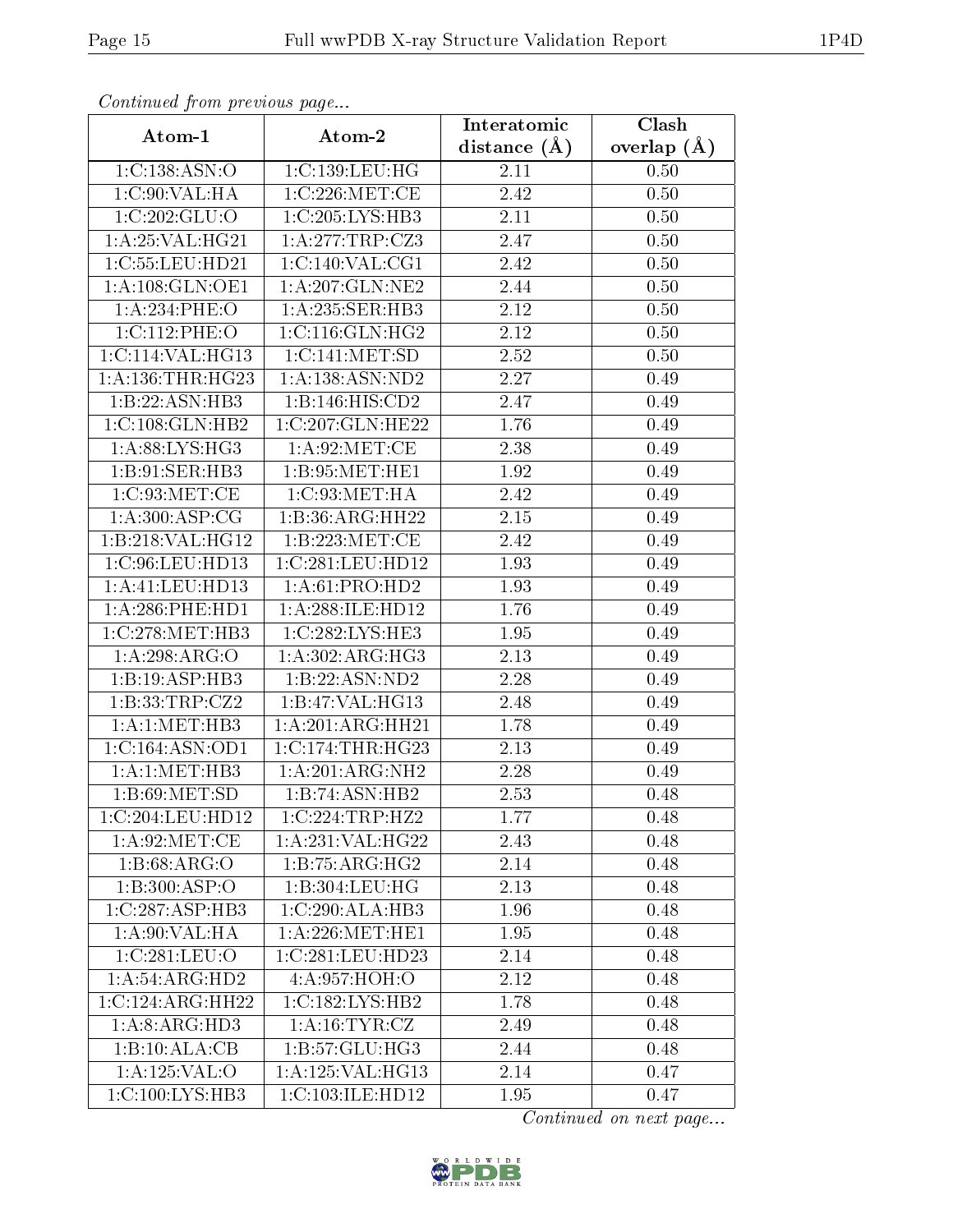| Continuati pom previous page |                                      | Interatomic       | Clash           |  |
|------------------------------|--------------------------------------|-------------------|-----------------|--|
| Atom-1                       | Atom-2                               | distance $(\AA)$  | overlap $(\AA)$ |  |
| 1:C:77:ARG:O                 | 1:C:164:ASN:HB3                      | 2.14              | 0.47            |  |
| 1:C:23:TYR:HB3               | 1:C:145:ASN:O                        | 2.12              | 0.47            |  |
| 1:C:191:ALA:C                | 1:C:192:ASN:HD22                     | $2.17\,$          | 0.47            |  |
| 1:C:107:ASN:HA               | 4:C:910:HOH:O                        | 2.13              | 0.47            |  |
| 1:C:80:TYR:HE1               | 1:C:185:PHE:CD2                      | 2.31              | 0.47            |  |
| 1:C:126:MET:HA               | 1: C: 131: SER: HA                   | 1.96              | 0.47            |  |
| 1:A:229:VAL:HA               | 1:A:230:PRO:HD3                      | 1.71              | 0.47            |  |
| 1:C:294:ALA:O                | 1:C:298:ARG:HB2                      | 2.14              | 0.47            |  |
| 1:C:161:VAL:HG12             | 4:C:906:HOH:O                        | 2.14              | 0.47            |  |
| 1:B:218:VAL:HG12             | 1:B:223:MET:HE2                      | 1.96              | 0.47            |  |
| 1:C:117:VAL:HG22             | 1:C:196:PHE:CE1                      | 2.49              | 0.47            |  |
| 1:C:142:ALA:O                | 1:C:144:PHE:CE1                      | 2.68              | 0.47            |  |
| 1:C:23:TYR:CD2               | 1:C:29:MET:HB2                       | 2.50              | 0.47            |  |
| 1:C:60:LEU:HB3               | 1:C:61:PRO:HD2                       | 1.96              | 0.47            |  |
| 1:B:32:ARG:NH2               | 1:B:111:ASP:OD1                      | $\overline{2.47}$ | 0.47            |  |
| 1:C:185:PHE:O                | 1:C:188:ASN:N                        | 2.47              | 0.46            |  |
| 1:C:95:MET:C                 | 1:C:97:GLY:N                         | 2.69              | 0.46            |  |
| 1:A:297:GLN:O                | 1: A:301:LEU:HB2                     | 2.15              | 0.46            |  |
| 1:C:192:ASN:N                | 1:C:192:ASN:ND2                      | 2.58              | 0.46            |  |
| 1:C:55:LEU:HD21              | 1:C:140:VAL:HG12                     | 1.97              | 0.46            |  |
| 1:C:164:ASN:ND2              | 1:C:174:THR:HG23                     | 2.30              | 0.46            |  |
| 1:B:205:LYS:O                | 1:B:209:GLU:HG3                      | 2.14              | 0.46            |  |
| 1:B:48:ASP:OD2               | 1:B:51:VAL:HG23                      | 2.15              | 0.46            |  |
| 1:B:8:ARG:CG                 | 1:B:9:SER:H                          | 2.24              | 0.46            |  |
| 1: A:286:PHE:CD1             | 1:A:288:ILE:HD12                     | 2.51              | 0.46            |  |
| 1:C:87:PRO:HB2               | 1:C:225:GLU:OE1                      | 2.15              | 0.45            |  |
| 1:C:29:MET:HG2               | 1: C:31: GLU: CB                     | 2.46              | 0.45            |  |
| 1: A:95: MET:SD              | 1:A:147:ASP:HB2                      | 2.57              | 0.45            |  |
| $1:B:302:ARG:\overline{HG2}$ | 1:B:302:ARG:H                        | 1.61              | 0.45            |  |
| $1:C:174$ : THR: HG22        | 1:C:176:SER:N                        | 2.31              | 0.45            |  |
| 1:C:92:MET:CE                | 1:C:231:VAL:HA                       | 2.46              | 0.45            |  |
| 1:A:32:ARG:HD2               | 1: A:143:LEU:HB2                     | 1.98              | 0.45            |  |
| 1:A:39:GLU:OE2               | 1:B:292:ARG:NH1                      | 2.49              | 0.45            |  |
| 1:B:174:THR:CG2              | $1: B: 176: \overline{\text{SER}:O}$ | 2.62              | 0.45            |  |
| 1:C:7:VAL:HG23               | 1:C:80:TYR:C                         | 2.37              | 0.45            |  |
| 1:B:143:LEU:HD22             | 1:B:160:ALA:HA                       | 1.98              | 0.45            |  |
| 1:B:145:ASN:ND2              | 1:B:158:THR:OG1                      | 2.50              | 0.45            |  |
| 1: A:92:MET:HE2              | 1: A:231:VAL:HA                      | 1.97              | 0.45            |  |
| 1: B: 33: TRP: CE2           | 1:B:47:VAL:HG22                      | 2.52              | 0.45            |  |
| 1:A:106:HIS:HE1              | 1: A: 158: THR: OG1                  | 2.00              | 0.45            |  |
| 1:A:31:GLU:HG3               | 1: A:31: GLU:H                       | 1.59              | 0.45            |  |

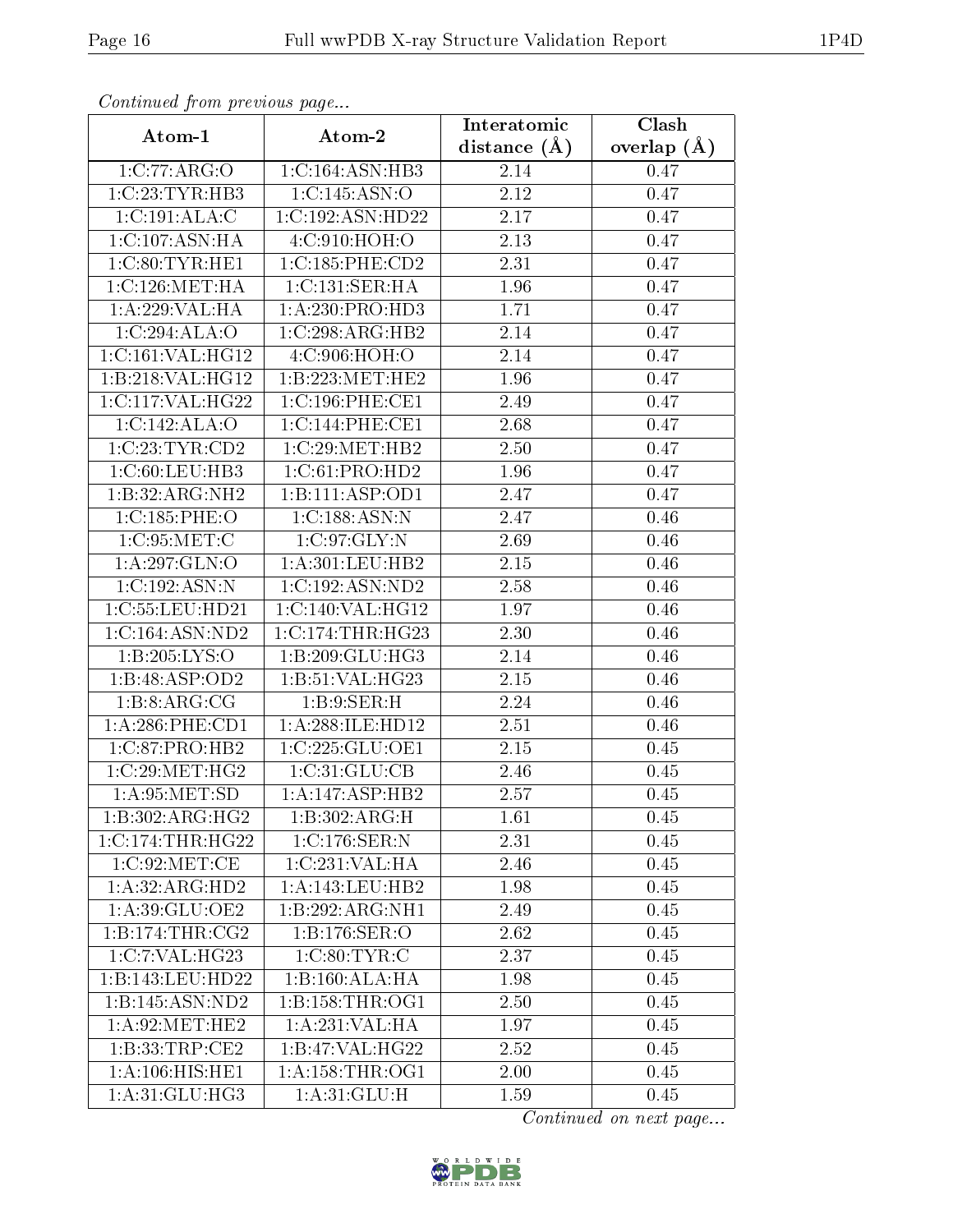| Communica from precious page |                                      | Interatomic       | Clash           |  |
|------------------------------|--------------------------------------|-------------------|-----------------|--|
| Atom-1                       | Atom-2                               | distance $(A)$    | overlap $(\AA)$ |  |
| 1:C:305:THR:HB               | 1:C:306:PRO:HD3                      | 1.98              | 0.45            |  |
| 1: A:32: ARG:NE              | 1:A:143:LEU:HD12                     | 2.32              | 0.45            |  |
| 1:B:118:GLU:HA               | 1:B:139:LEU:CD1                      | 2.47              | 0.44            |  |
| 1: C: 118: GLU: HA           | 1:C:139:LEU:CD1                      | 2.47              | 0.44            |  |
| 1:C:141:MET:HG2              | 1:C:162:VAL:HA                       | 1.99              | 0.44            |  |
| 1: A: 232: GLU: HG2          | 1:A:233:ALA:N                        | 2.32              | 0.44            |  |
| 1: A:33:TRP:CE2              | $1:$ A:47:VAL:HG22                   | $\overline{2.52}$ | 0.44            |  |
| 1:C:210:ALA:C                | 1:C:212:GLY:N                        | 2.70              | 0.44            |  |
| 4:A:969:HOH:O                | 1:B:115:ARG:HD2                      | 2.18              | 0.44            |  |
| 1:C:25:VAL:HG21              | 1:C:277:TRP:CZ3                      | 2.52              | 0.44            |  |
| 1:C:155:GLN:O                | 1:C:157:HIS:ND1                      | 2.51              | 0.44            |  |
| 1:C:51:VAL:CC                | 1:C:54:ARG:HG2                       | 2.38              | 0.44            |  |
| 1:A:174:THR:HG23             | 1:A:176:SER:N                        | 2.32              | 0.44            |  |
| 1: A:300: ASP:OD2            | 1:B:36:ARG:NH2                       | 2.50              | 0.44            |  |
| 1:C:111:ASP:O                | 1:C:115:ARG:HG3                      | 2.17              | 0.44            |  |
| 1:C:36:ARG:HB2               | 1:C:138:ASN:CB                       | 2.47              | 0.44            |  |
| 1:C:23:TYR:CG                | 1:C:29:MET:HB2                       | 2.53              | 0.44            |  |
| 1:C:36:ARG:O                 | 1:C:39:GLU:HB3                       | 2.18              | 0.44            |  |
| $1:A:8:A\overline{RG:NH1}$   | 1:A:16:TYR:CE1                       | 2.86              | 0.44            |  |
| 1:C:106:HIS:HE1              | 1:C:158:THR:OG1                      | 2.01              | 0.44            |  |
| 1:C:268:VAL:HG12             | 1:C:272:ILE:HG13                     | 1.99              | 0.44            |  |
| 1: A: 127: THR: O            | 1:A:128:ASP:HB2                      | 2.18              | 0.44            |  |
| 1: B: 276: GLU:O             | 1:B:280:THR:HG22                     | 2.17              | 0.44            |  |
| 1: C: 116: GLN: O            | 1:C:119:ALA:HB3                      | 2.18              | 0.44            |  |
| 1:C:220:LYS:N                | 1:C:223:MET:HE2                      | 2.33              | 0.44            |  |
| 1:B:114:VAL:HG13             | 1:B:141:MET:CE                       | 2.47              | 0.43            |  |
| 1:C:9:SER:C                  | 1: C: 11: GLY:N                      | 2.72              | 0.43            |  |
| 1:C:277:TRP:O                | 1:C:280:THR:HG22                     | 2.18              | 0.43            |  |
| 1: A:88: LYS: CG             | 1:A:231:VAL:HG13                     | 2.48              | 0.43            |  |
| $1:C:174$ : THR: $CG2$       | 1:C:176:SER:H                        | 2.32              | 0.43            |  |
| 1: B: 214: GLU:O             | 1:B:227:PRO:HD3                      | 2.18              | 0.43            |  |
| 1:C:25:VAL:CG1               | 1:C:95:MET:HB2                       | 2.49              | 0.43            |  |
| 1:C:229:VAL:O                | 1:C:231:VAL:HG23                     | 2.18              | 0.43            |  |
| 1: A:92:MET:CE               | 1: A:231: VAL:HA                     | 2.49              | 0.43            |  |
| 1:B:174:THR:HG23             | 1:B:176:SER:H                        | 1.84              | 0.43            |  |
| 1:C:120:LEU:O                | 1:C:121:ALA:C                        | 2.56              | 0.43            |  |
| 1:C:12:SER:C                 | 1: C:14: GLY:H                       | 2.21              | 0.43            |  |
| 1:C:269:ASP:HB3              | $1:C:272:I\overline{\text{LE:HG12}}$ | 2.01              | 0.43            |  |
| 1:C:276:GLU:O                | 1:C:280:THR:HG22                     | 2.19              | 0.43            |  |
| 1:C:72:GLY:O                 | 1:C:73:SER:HB3                       | 2.19              | 0.43            |  |
| 1:C:127:THR:O                | 1:C:128:ASP:CB                       | 2.67              | 0.42            |  |

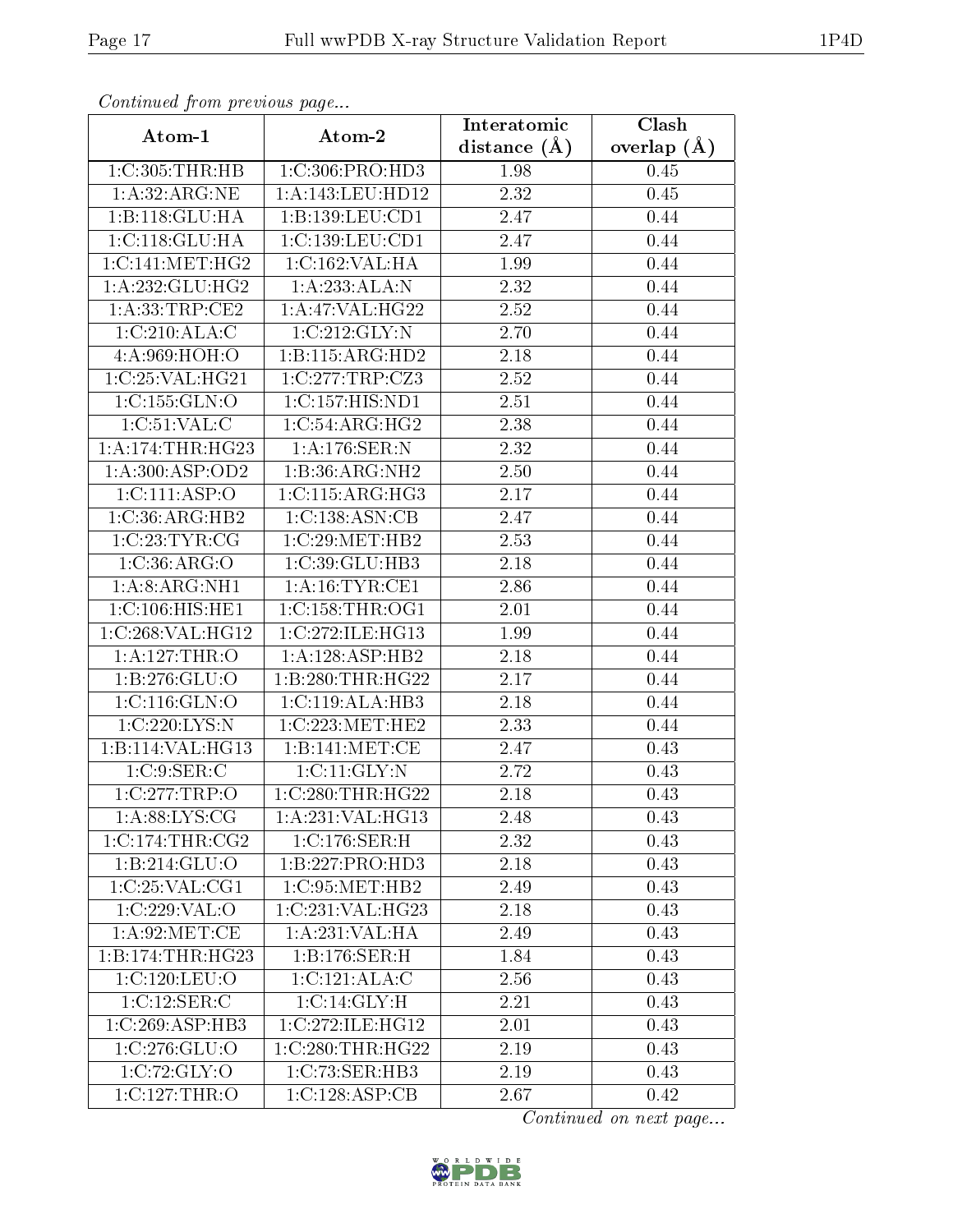| Continuea from previous page  |                     | Interatomic      | Clash         |
|-------------------------------|---------------------|------------------|---------------|
| Atom-1                        | Atom-2              | distance $(\AA)$ | overlap $(A)$ |
| 1:C:174:THR:CG2               | 1:C:175:LEU:N       | 2.82             | 0.42          |
| 1:B:141:MET:HG2               | 1:B:162:VAL:HG22    | 2.01             | 0.42          |
| 1:B:10:ALA:HB1                | 1: B: 57: GLU: HG3  | 2.00             | 0.42          |
| 1:C:125:VAL:O                 | 1:C:125:VAL:HG13    | 2.17             | 0.42          |
| 1:C:216:GLU:O                 | 1:C:218:VAL:HG23    | 2.19             | 0.42          |
| 1:B:205:LYS:HD2               | 1:B:215:THR:OG1     | 2.19             | 0.42          |
| 1:A:203:LYS:O                 | 1:A:207:GLN:HG2     | 2.19             | 0.42          |
| 1:B:124:ARG:HH22              | 1:B:182:LYS:CG      | 2.32             | 0.42          |
| 1:B:48:ASP:OD2                | 1:B:50:ASP:HB2      | 2.19             | 0.42          |
| 1:C:54:ARG:HB2                | 1:C:54:ARG:HE       | 1.63             | 0.42          |
| 1:C:145:ASN:N                 | 1:C:145:ASN:ND2     | 2.66             | 0.42          |
| 1:C:51:VAL:O                  | 1:C:54:ARG:HG2      | 2.19             | 0.42          |
| $1:C:288:ILE:\overline{HG23}$ | 1:C:289:ARG:HG3     | 2.02             | 0.42          |
| 1:C:164:ASN:HD21              | 1:C:174:THR:HG23    | 1.85             | 0.42          |
| 1: A:201: ARG:NE              | 4:A:939:HOH:O       | 2.48             | 0.42          |
| 1:B:8:ARG:HG3                 | 1:B:12:SER:OG       | 2.20             | 0.42          |
| 1:B:26:LEU:HG                 | 1:B:147:ASP:HB3     | 2.02             | 0.42          |
| 1:C:166:THR:HG23              | 1:C:167:GLN:N       | 2.34             | 0.42          |
| 1:B:12:SER:O                  | 1:B:13:ALA:C        | 2.58             | 0.41          |
| 1:B:70:GLN:O                  | 1:B:71:ASP:CB       | 2.68             | 0.41          |
| 1:C:143:LEU:HD23              | 1:C:143:LEU:N       | 2.35             | 0.41          |
| 1: A:146:HIS:HB2              | 1: A: 157: HIS: NE2 | 2.35             | 0.41          |
| 1:A:198:ARG:CD                | 1:A:221:HIS:O       | 2.68             | 0.41          |
| 1:B:152:GLN:HB3               | 1:B:152:GLN:HE21    | 1.53             | 0.41          |
| 1: C: 11: GLY: O              | 1:C:13:ALA:N        | 2.53             | 0.41          |
| 1:C:80:TYR:CG                 | 1:C:186:ILE:HD13    | 2.56             | 0.41          |
| 1:C:204:LEU:HD13              | 1:C:204:LEU:C       | 2.40             | 0.41          |
| 1:C:96:LEU:HD13               | 1:C:281:LEU:CD1     | 2.50             | 0.41          |
| 1: A:8: ARG:O                 | 1: A:9: SER: C      | 2.59             | 0.41          |
| 1:B:108:GLN:CB                | 1:B:207:GLN:HE22    | 2.34             | 0.41          |
| 1:C:36:ARG:HB2                | 1:C:138:ASN:HB2     | 2.02             | 0.41          |
| 1:C:94:ALA:HA                 | 1:C:99:ASP:O        | 2.20             | 0.41          |
| 1:B:124:ARG:HH22              | 1:B:182:LYS:CB      | 2.33             | 0.41          |
| 1:C:122:SER:HB3               | 1:C:135:LEU:HA      | 2.02             | 0.41          |
| 1:C:139:LEU:HD12              | 1:C:141:MET:HE1     | 2.03             | 0.41          |
| 1:C:164:ASN:HD21              | 1:C:174:THR:CG2     | 2.33             | 0.41          |
| 1:C:105:ALA:HA                | 1:C:207:GLN:NE2     | 2.35             | 0.41          |
| 1:C:23:TYR:CE2                | 1:C:29:MET:SD       | 3.13             | 0.41          |
| 1:C:36:ARG:HD3                | 1:C:36:ARG:H        | 1.86             | 0.41          |
| $1:B:124:A\overline{RG:HH22}$ | 1:B:182:LYS:HD2     | 1.86             | 0.41          |
| 1:C:106:HIS:HA                | 1:C:204:LEU:HD23    | 2.04             | 0.40          |

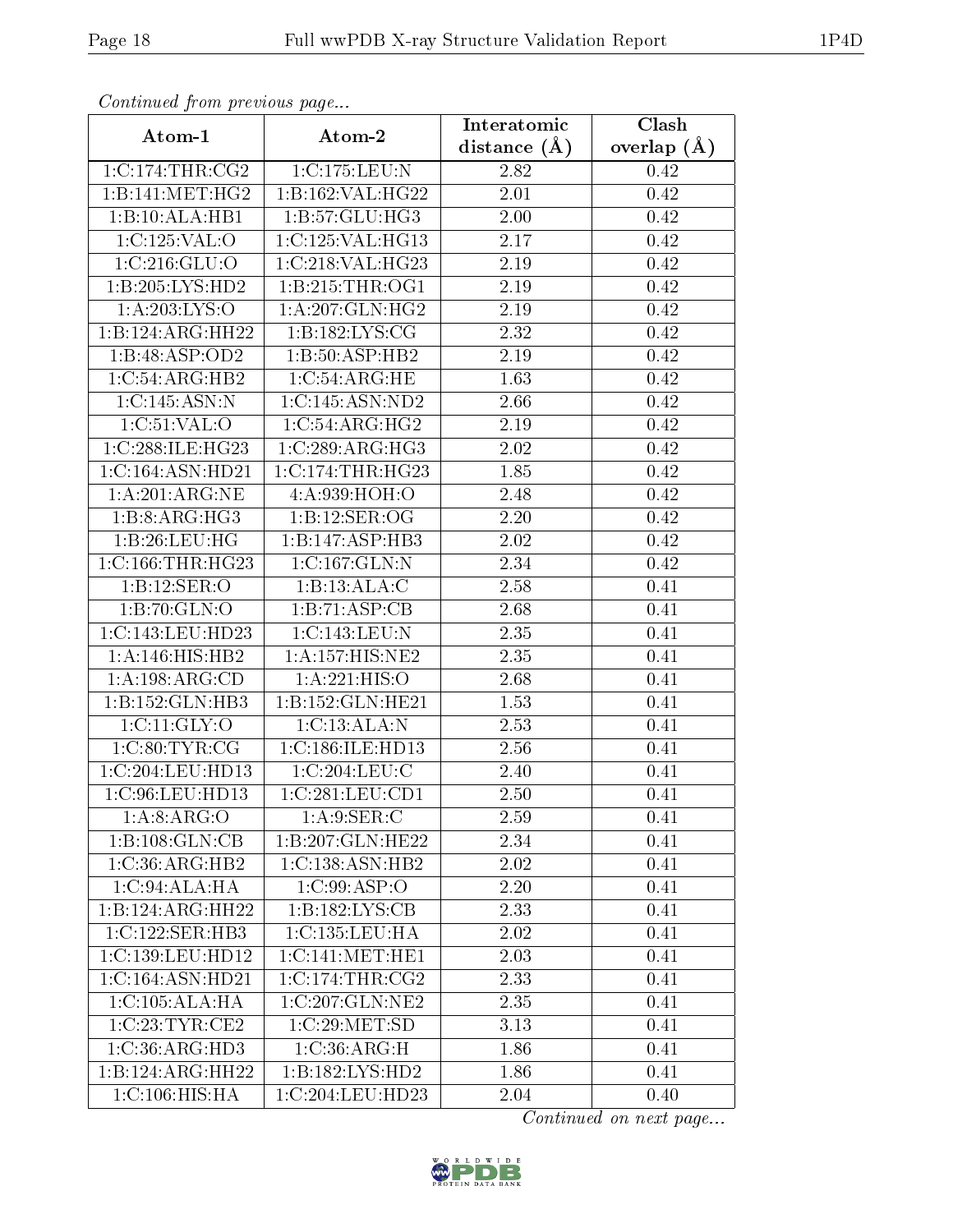| Atom-2<br>Atom-1    |                      | Interatomic<br>distance $(A)$ | Clash<br>overlap $(A)$ |
|---------------------|----------------------|-------------------------------|------------------------|
| 1:C:268:VAL:CG1     | 1:C:269:ASP:N        | 2.81                          | 0.40                   |
| 1:C:272:ILE:HG22    | 1:C:276:GLU:OE1      | 2.22                          | 0.40                   |
| 1:C:7:VAL:HG23      | 1:C:79:GLY:C         | 2.42                          | 0.40                   |
| 1:A:121:ALA:CB      | 1: A: 136: THR: HG22 | 2.51                          | 0.40                   |
| 1: B:93:MET:CE      | 1:B:288:ILE:HG12     | 2.52                          | 0.40                   |
| 1:C:148:THR:HA      | 1:C:153:GLU:O        | 2.21                          | 0.40                   |
| 1:A:121:ALA:HB1     | 1: A: 136: THR: HG22 | 2.03                          | 0.40                   |
| 1: A: 198: ARG: HD3 | 1:A:221:HIS:O        | 2.21                          | 0.40                   |
| 1: C: 118: GLU: HA  | 1:C:139:LEU:HD12     | 2.03                          | 0.40                   |
| 1:C:99:ASP:OD1      | 1:C:101:ARG:HB2      | 2.22                          | 0.40                   |

There are no symmetry-related clashes.

## 5.3 Torsion angles (i)

#### 5.3.1 Protein backbone (i)

In the following table, the Percentiles column shows the percent Ramachandran outliers of the chain as a percentile score with respect to all X-ray entries followed by that with respect to entries of similar resolution.

The Analysed column shows the number of residues for which the backbone conformation was analysed, and the total number of residues.

| Mol | Chain         | Analysed                          | Favoured    | Allowed    | Outliers  | Percentiles    |                 |
|-----|---------------|-----------------------------------|-------------|------------|-----------|----------------|-----------------|
|     | $\mathcal{A}$ | 272/330(82%)                      | $256(94\%)$ | $13(5\%)$  | $3(1\%)$  | 14             | 30              |
|     | B.            | $272/330(82\%)$                   | 251 (92\%)  | 16 $(6%)$  | $5(2\%)$  | 8              | 16              |
|     | $\mathcal{C}$ | $272/330$ (82\%)   217 (80\%)     |             | $39(14\%)$ | 16 $(6%)$ |                |                 |
| All | All           | $816/990$ $(82\%)$   724 $(89\%)$ |             | 68 (8%)    | 24(3%)    | $\overline{4}$ | $\vert 7 \vert$ |

All (24) Ramachandran outliers are listed below:

| Mol | Chain | Res | <b>Type</b> |
|-----|-------|-----|-------------|
|     |       |     | <b>SER</b>  |
|     | C     | 96  | <b>LEU</b>  |
|     | В     | 180 | <b>VAL</b>  |
|     | В     | 306 | PRO         |
|     | C     | 10  | ALA         |
|     | C     | 94  | ALA         |
|     | ( )   |     | A SP        |

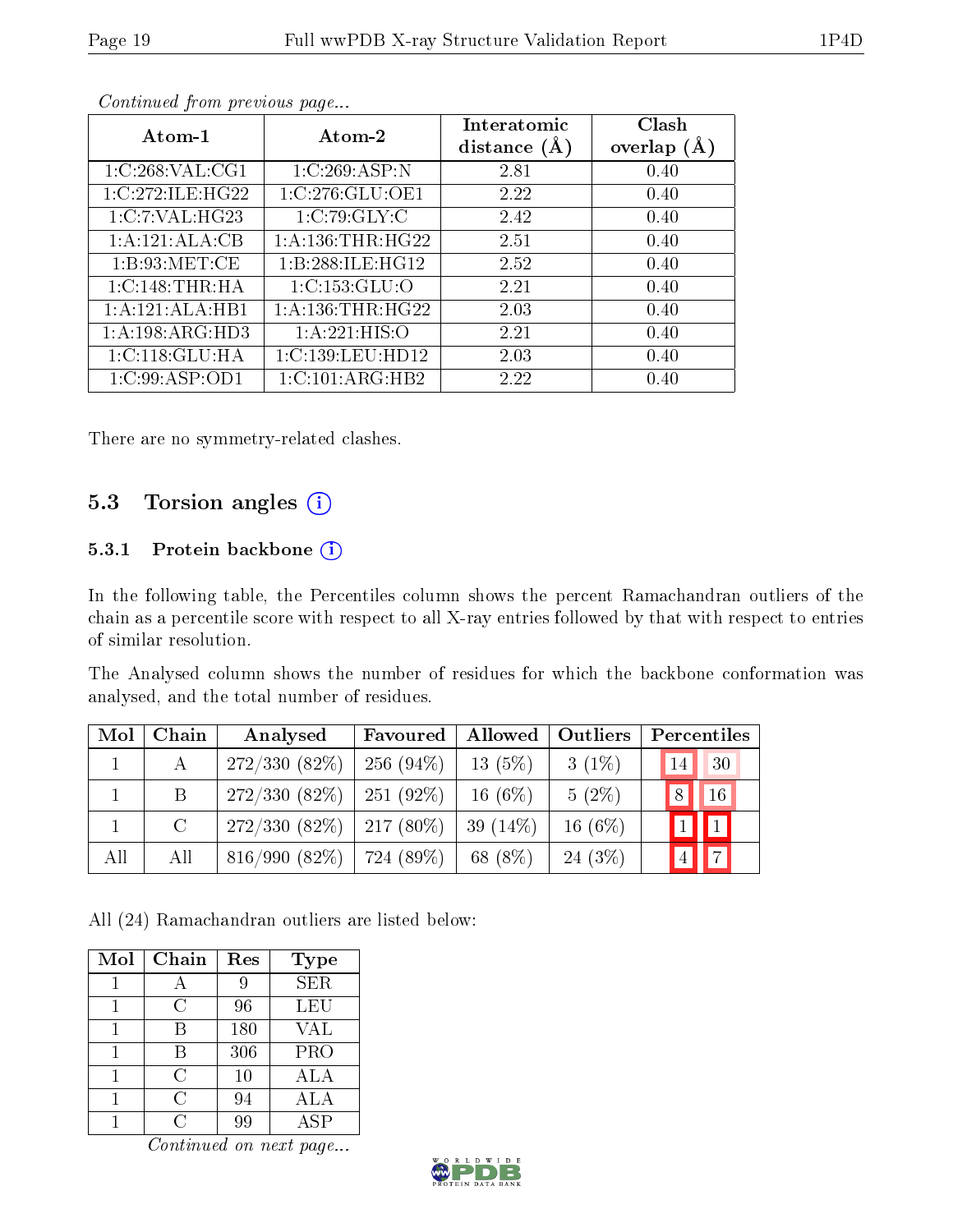| Mol            | Chain                   | Res              | <b>Type</b>               |
|----------------|-------------------------|------------------|---------------------------|
| 1              | $\rm C$                 | 121              | ALA                       |
| $\mathbf 1$    | $\overline{\rm C}$      | 221              | <b>HIS</b>                |
| $\mathbf{1}$   | $\overline{C}$          | 305              | THR                       |
| $\mathbf{1}$   | B                       | 71               | <b>ASP</b>                |
| $\mathbf{1}$   | B                       | $\overline{1}82$ | $\overline{\mathrm{LYS}}$ |
| $\mathbf{1}$   | $\overline{\rm C}$      | 12               | SER                       |
| $\mathbf{1}$   | $\overline{\rm C}$      | 11               | <b>GLY</b>                |
| $\mathbf{1}$   | $\overline{\rm C}$      | 185              | PHE                       |
| $\mathbf{1}$   | $\overline{A}$          | 20               | <b>LYS</b>                |
| $\overline{1}$ | $\overline{\rm C}$      | 23               | <b>TYR</b>                |
| $\mathbf{1}$   | $\overline{\rm C}$      | 24               | <b>TYR</b>                |
| $\mathbf{1}$   | $\overline{\rm C}$      | 78               | PRO                       |
| $\mathbf{1}$   | $\overline{\rm C}$      | 128              | ASP                       |
| $\mathbf 1$    | $\overline{\rm A}$      | 230              | <b>PRO</b>                |
| $\mathbf 1$    | $\overline{\mathrm{B}}$ | 230              | PRO                       |
| $\mathbf{1}$   | $\overline{C}$          | 230              | PRO                       |
| $\overline{1}$ | С                       | 268              | VAL                       |

#### 5.3.2 Protein sidechains (i)

In the following table, the Percentiles column shows the percent sidechain outliers of the chain as a percentile score with respect to all X-ray entries followed by that with respect to entries of similar resolution.

The Analysed column shows the number of residues for which the sidechain conformation was analysed, and the total number of residues.

| Mol | Chain         | Analysed        | Outliers<br>Rotameric |           | Percentiles |  |  |
|-----|---------------|-----------------|-----------------------|-----------|-------------|--|--|
|     | A             | $225/267(84\%)$ | 206 $(92\%)$          | 19 $(8%)$ | 21<br>11    |  |  |
|     | B             | $225/267(84\%)$ | $213(95\%)$           | 12(5%)    | 22<br>45    |  |  |
|     | $\mathcal{C}$ | $225/267(84\%)$ | 213 $(95%)$           | 12(5%)    | 22<br>45    |  |  |
| All | All           | $675/801(84\%)$ | 632 $(94\%)$          | 43 $(6%)$ | 35<br>17    |  |  |

All (43) residues with a non-rotameric sidechain are listed below:

| Mol | Chain | Res | <b>Type</b> |
|-----|-------|-----|-------------|
|     |       |     | MET         |
|     |       | 19  | ASP         |
|     |       | 31  | GLU         |
|     |       | 32  | $\rm{ARG}$  |
|     |       | 36  | A R.G       |

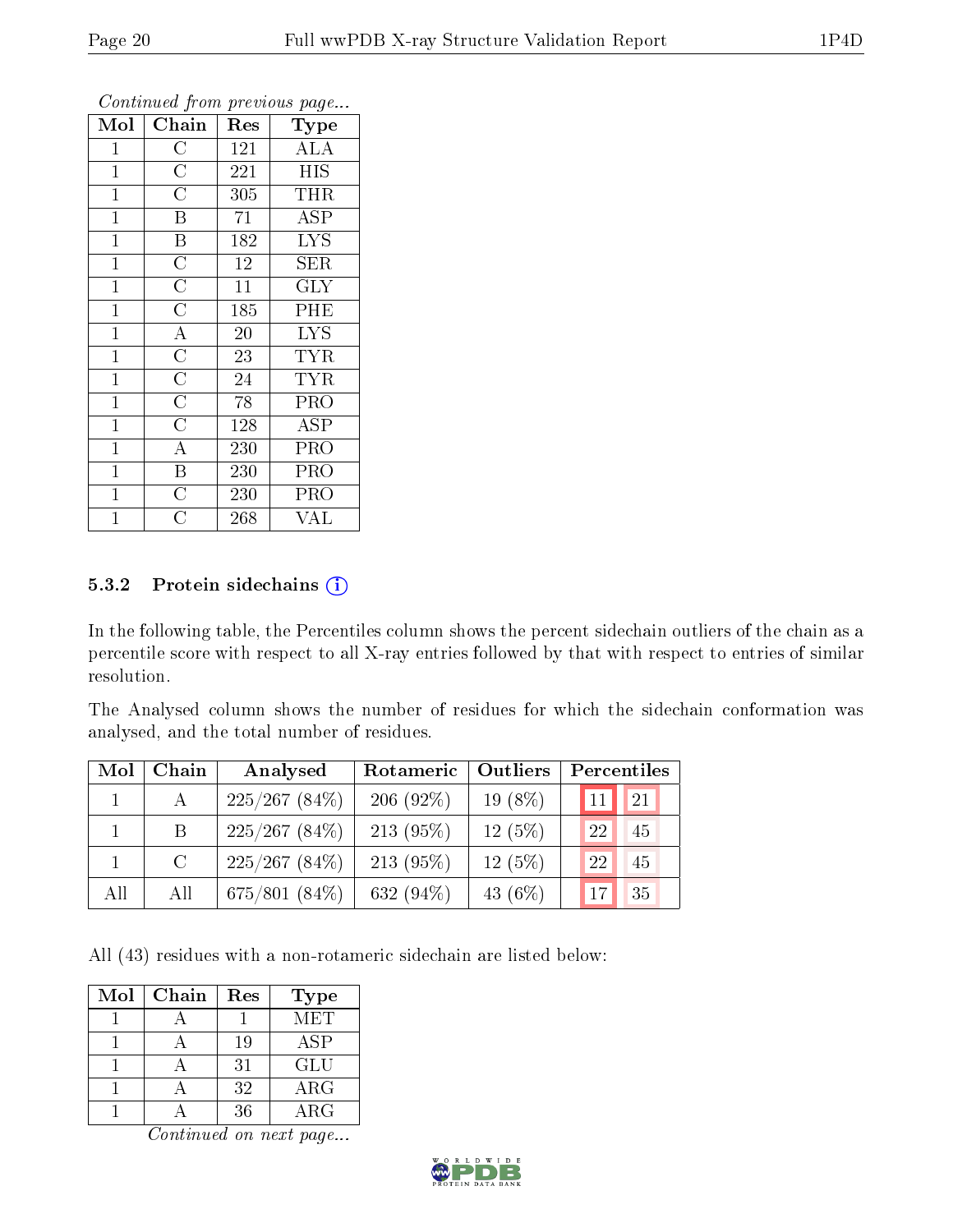| Mol            | $\overline{\text{C}}$ hain                                                                                                                                                                            | Res                         | Type                    |
|----------------|-------------------------------------------------------------------------------------------------------------------------------------------------------------------------------------------------------|-----------------------------|-------------------------|
| $\mathbf{1}$   | $\overline{\rm A}$                                                                                                                                                                                    | 44                          | <b>GLN</b>              |
| $\overline{1}$ | $\overline{A}$                                                                                                                                                                                        | 70                          | <b>GLN</b>              |
| $\mathbf{1}$   | $\overline{A}$                                                                                                                                                                                        | 101                         | $\overline{\rm{ARG}}$   |
| $\mathbf{1}$   | $\overline{A}$                                                                                                                                                                                        | 124                         | $\rm{ARG}$              |
| $\mathbf{1}$   | $\frac{\overline{A}}{\overline{A}}$                                                                                                                                                                   | 136                         | <b>THR</b>              |
| $\mathbf{1}$   |                                                                                                                                                                                                       | 174                         | <b>THR</b>              |
| $\mathbf{1}$   | $\overline{A}$                                                                                                                                                                                        | 178                         | $\overline{\text{ASP}}$ |
| $\mathbf{1}$   | $\overline{A}$                                                                                                                                                                                        | $\overline{180}$            | $\overline{\text{VAL}}$ |
| $\mathbf{1}$   | $\overline{A}$                                                                                                                                                                                        | 187                         | $\overline{\text{GLU}}$ |
| $\mathbf{1}$   | $\overline{A}$                                                                                                                                                                                        | 205                         | $\overline{\text{LYS}}$ |
| $\mathbf{1}$   | $\overline{A}$                                                                                                                                                                                        | $2\overline{2}\overline{3}$ | MET                     |
| $\mathbf{1}$   | $\overline{A}$                                                                                                                                                                                        | 280                         | <b>THR</b>              |
| $\overline{1}$ | $\overline{A}$                                                                                                                                                                                        | 281                         | <b>LEU</b>              |
| $\mathbf{1}$   | $\overline{A}$                                                                                                                                                                                        | 302                         | $\overline{\rm{ARG}}$   |
| $\overline{1}$ | $\overline{\mathrm{B}}$                                                                                                                                                                               | 8                           | $\overline{\rm{ARG}}$   |
| $\mathbf{1}$   | $\overline{\mathrm{B}}$                                                                                                                                                                               | 29                          | MET                     |
| $\overline{1}$ | $\overline{\mathrm{B}}$                                                                                                                                                                               | $\overline{31}$             | $\overline{\text{GLU}}$ |
| $\mathbf{1}$   | $\overline{\mathbf{B}}$                                                                                                                                                                               | $32\,$                      | ${\rm ARG}$             |
| $\mathbf 1$    | $\overline{\mathrm{B}}$                                                                                                                                                                               | 174                         | THR                     |
| $\mathbf{1}$   | $\overline{\mathrm{B}}$                                                                                                                                                                               | 203                         | $\overline{\text{LYS}}$ |
| $\mathbf{1}$   | $\overline{\mathrm{B}}$                                                                                                                                                                               | 204                         | LEU                     |
| $\mathbf{1}$   | $\overline{\mathrm{B}}$                                                                                                                                                                               | 267                         | $\overline{HIS}$        |
| $\mathbf{1}$   | $\overline{\mathbf{B}}$                                                                                                                                                                               | 280                         | <b>THR</b>              |
| $\mathbf{1}$   | $\overline{\mathrm{B}}$                                                                                                                                                                               | 281                         | <b>LEU</b>              |
| $\mathbf{1}$   | $\overline{\mathrm{B}}$                                                                                                                                                                               | 288                         | ILE                     |
| $\mathbf{1}$   | $\overline{\mathbf{B}}$                                                                                                                                                                               | 302                         | $\overline{\rm ARG}$    |
| $\mathbf{1}$   | $\overline{C}$                                                                                                                                                                                        | $\overline{1}$              | MET                     |
| $\mathbf{1}$   | $\frac{\overline{C}}{C}$                                                                                                                                                                              | $3\sqrt{2}$                 | $\rm{ARG}$              |
| $\mathbf{1}$   |                                                                                                                                                                                                       | 36                          | $\overline{\rm{ARG}}$   |
| $\mathbf{1}$   | $\overline{\text{C}}$ $\overline{\text{C}}$ $\overline{\text{C}}$ $\overline{\text{C}}$ $\overline{\text{C}}$ $\overline{\text{C}}$ $\overline{\text{C}}$ $\overline{\text{C}}$ $\overline{\text{C}}$ | 96                          | LEU                     |
| $\mathbf{1}$   |                                                                                                                                                                                                       | 143                         | $\overline{\text{LEU}}$ |
| $\mathbf 1$    |                                                                                                                                                                                                       | 145                         | <b>ASN</b>              |
| $\mathbf 1$    |                                                                                                                                                                                                       | 192                         | <b>ASN</b>              |
| $\mathbf 1$    |                                                                                                                                                                                                       | 199                         | $\overline{\text{LEU}}$ |
| $\mathbf 1$    |                                                                                                                                                                                                       | 200                         | $\overline{\text{YR}}$  |
| $\mathbf 1$    |                                                                                                                                                                                                       | $\overline{232}$            | $\overline{{\rm GLU}}$  |
| $\mathbf{1}$   |                                                                                                                                                                                                       | 270                         | $\overline{\text{PRO}}$ |
| $\overline{1}$ |                                                                                                                                                                                                       | 288                         | $\overline{\text{ILE}}$ |

Some sidechains can be flipped to improve hydrogen bonding and reduce clashes. All (35) such sidechains are listed below:

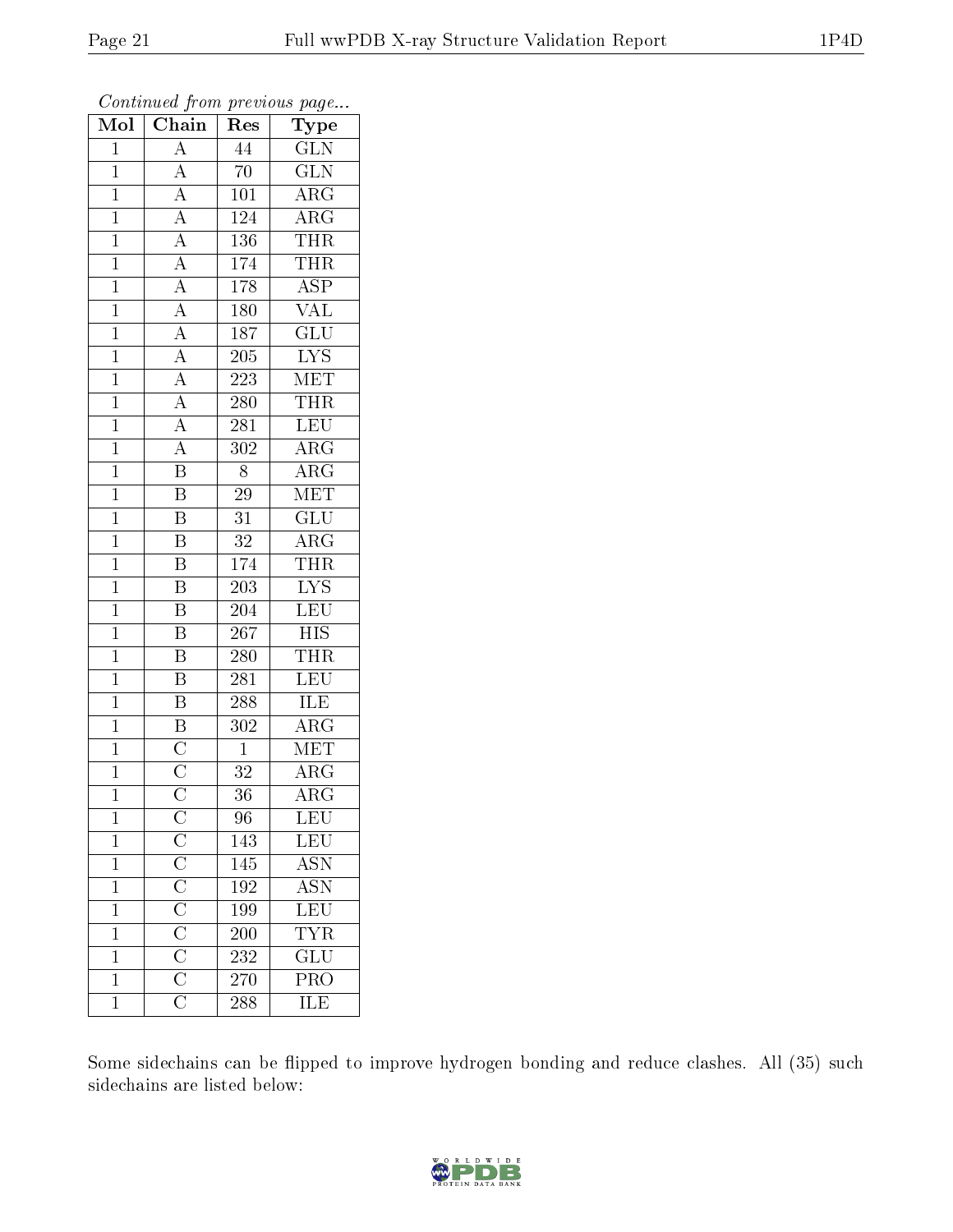| Mol            | Chain                                                                                                                                           | ${\mathop{\mathrm{Res}}\nolimits}$ | Type                      |
|----------------|-------------------------------------------------------------------------------------------------------------------------------------------------|------------------------------------|---------------------------|
| $\mathbf{1}$   | $\overline{A}$                                                                                                                                  | $6\phantom{.0}$                    | $\overline{\text{GLN}}$   |
| $\mathbf{1}$   |                                                                                                                                                 | 44                                 | $\overline{\text{GLN}}$   |
| $\overline{1}$ |                                                                                                                                                 | $\overline{70}$                    | $\overline{\text{GLN}}$   |
| $\overline{1}$ |                                                                                                                                                 | $\overline{76}$                    | $\overline{\mathrm{HIS}}$ |
| $\mathbf{1}$   |                                                                                                                                                 | $106\,$                            | <b>HIS</b>                |
| $\overline{1}$ | $\frac{\overline{A}}{\overline{A}}$ $\frac{\overline{A}}{\overline{A}}$ $\frac{\overline{A}}{\overline{A}}$                                     | $\overline{107}$                   | $\overline{\text{ASN}}$   |
| $\mathbf{1}$   |                                                                                                                                                 | $130\,$                            | $\overline{\text{GLN}}$   |
| $\overline{1}$ |                                                                                                                                                 | 145                                | $\overline{\mathrm{ASN}}$ |
| $\overline{1}$ | $\frac{\overline{A}}{\overline{A}}$                                                                                                             | <b>152</b>                         | $\overline{\text{GLN}}$   |
| $\mathbf{1}$   |                                                                                                                                                 | $\overline{297}$                   | $\overline{\text{GLN}}$   |
| $\overline{1}$ |                                                                                                                                                 | $\overline{6}$                     | $\overline{\text{GLN}}$   |
| $\overline{1}$ | $\overline{\mathbf{B}}$                                                                                                                         | $\overline{22}$                    | $\overline{\text{ASN}}$   |
| $\overline{1}$ | $\overline{\mathrm{B}}$                                                                                                                         | $70\,$                             | $\overline{\text{GLN}}$   |
| $\mathbf{1}$   | $\overline{\mathbf{B}}$                                                                                                                         | 106                                | $\overline{HIS}$          |
| $\mathbf{1}$   | $\overline{\mathbf{B}}$                                                                                                                         | $107\,$                            | <b>ASN</b>                |
| $\mathbf{1}$   | $\overline{\mathbf{B}}$                                                                                                                         | $\overline{130}$                   | $\overline{\text{GLN}}$   |
| $\mathbf{1}$   | $\overline{\mathbf{B}}$                                                                                                                         | 145                                | $\overline{\text{ASN}}$   |
| $\mathbf{1}$   | $\overline{\mathrm{B}}$                                                                                                                         | <b>152</b>                         | $\overline{\text{GLN}}$   |
| $\overline{1}$ | $\overline{B}$                                                                                                                                  | $\overline{207}$                   | $\overline{\text{GLN}}$   |
| $\mathbf{1}$   |                                                                                                                                                 | 297                                | $\overline{\text{GLN}}$   |
| $\mathbf{1}$   |                                                                                                                                                 | $\,6$                              | $\overline{\text{GLN}}$   |
| $\mathbf{1}$   |                                                                                                                                                 | 22                                 | $\overline{\mathrm{ASN}}$ |
| $\overline{1}$ |                                                                                                                                                 | $\overline{70}$                    | $\overline{\text{GLN}}$   |
| $\mathbf{1}$   |                                                                                                                                                 | $106\,$                            | $\overline{\text{HIS}}$   |
| $\mathbf{1}$   |                                                                                                                                                 | $\overline{107}$                   | $\overline{\text{ASN}}$   |
| $\mathbf{1}$   |                                                                                                                                                 | 130                                | $\overline{\text{GLN}}$   |
| $\overline{1}$ | $\frac{\overline{B}}{\overline{C}}$ $\frac{\overline{C}}{\overline{C}}$ $\frac{\overline{C}}{\overline{C}}$ $\frac{\overline{C}}{\overline{C}}$ | 138                                | $\overline{\mathrm{ASN}}$ |
| $\overline{1}$ |                                                                                                                                                 | 145                                | $\overline{\mathrm{ASN}}$ |
| $\mathbf{1}$   |                                                                                                                                                 | 146                                | $\overline{\mathrm{HIS}}$ |
| $\overline{1}$ |                                                                                                                                                 | 152                                | $\overline{\text{GLN}}$   |
| $\mathbf 1$    |                                                                                                                                                 | 169                                | <b>ASN</b>                |
| $\mathbf 1$    |                                                                                                                                                 | 188                                | $A\overline{SN}$          |
| $\mathbf{1}$   |                                                                                                                                                 | 192                                | $\overline{\mathrm{ASN}}$ |
| $\mathbf{1}$   | $\frac{\overline{C}}{\overline{C}}$ $\frac{\overline{C}}{\overline{C}}$                                                                         | 207                                | $\overline{\text{GLN}}$   |
| $\mathbf{1}$   |                                                                                                                                                 | 297                                | $\overline{\text{GLN}}$   |

## 5.3.3 RNA [O](https://www.wwpdb.org/validation/2017/XrayValidationReportHelp#rna)i

There are no RNA molecules in this entry.

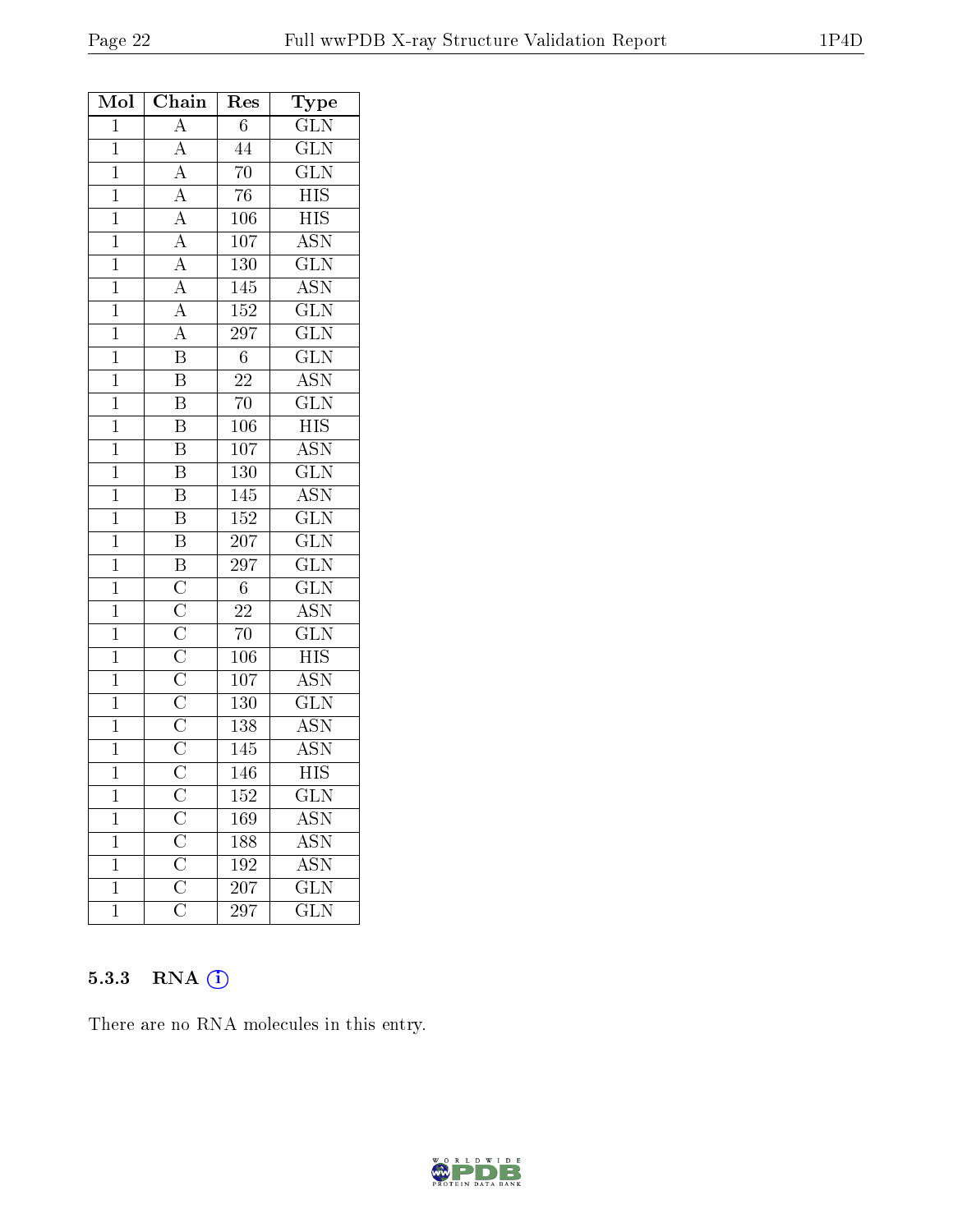## 5.4 Non-standard residues in protein, DNA, RNA chains (i)

There are no non-standard protein/DNA/RNA residues in this entry.

### 5.5 Carbohydrates  $(i)$

There are no carbohydrates in this entry.

## 5.6 Ligand geometry  $(i)$

Of 14 ligands modelled in this entry, 3 are monoatomic - leaving 11 for Mogul analysis.

In the following table, the Counts columns list the number of bonds (or angles) for which Mogul statistics could be retrieved, the number of bonds (or angles) that are observed in the model and the number of bonds (or angles) that are dened in the Chemical Component Dictionary. The Link column lists molecule types, if any, to which the group is linked. The Z score for a bond length (or angle) is the number of standard deviations the observed value is removed from the expected value. A bond length (or angle) with  $|Z| > 2$  is considered an outlier worth inspection. RMSZ is the root-mean-square of all Z scores of the bond lengths (or angles).

| Mol |            | Chain         | Res | Link                         |        | Bond lengths |                |        | Bond angles |                |
|-----|------------|---------------|-----|------------------------------|--------|--------------|----------------|--------|-------------|----------------|
|     | Type       |               |     |                              | Counts | RMSZ         | # $ Z  > 2$    | Counts | RMSZ        | Z >2<br>#      |
| 3   | <b>EDO</b> | B             | 602 | $\overline{\phantom{a}}$     | 3.3.3  | 0.67         | $\theta$       | 2,2,2  | 0.17        | 0              |
| 3   | <b>EDO</b> | А             | 608 | $\qquad \qquad \blacksquare$ | 3.3.3  | 0.65         | $\theta$       | 2,2,2  | 0.20        | 0              |
| 3   | <b>EDO</b> | A             | 612 | $\blacksquare$               | 3.3.3  | 0.67         | $\overline{0}$ | 2,2,2  | 0.11        | $\theta$       |
| 3   | <b>EDO</b> | A             | 606 | $\overline{\phantom{a}}$     | 3.3.3  | 0.70         | $\overline{0}$ | 2,2,2  | 0.16        | 0              |
| 3   | <b>EDO</b> | B             | 607 | $\overline{\phantom{0}}$     | 3.3.3  | 0.62         | $\overline{0}$ | 2,2,2  | 0.21        | $\theta$       |
| 3   | <b>EDO</b> | А             | 601 | $\blacksquare$               | 3,3,3  | 0.63         | $\overline{0}$ | 2,2,2  | 0.22        | $\overline{0}$ |
| 3   | <b>EDO</b> | А             | 600 | $\qquad \qquad \blacksquare$ | 3.3.3  | 0.62         | $\overline{0}$ | 2,2,2  | 0.09        | 0              |
| 3   | <b>EDO</b> | B             | 610 | $\blacksquare$               | 3,3,3  | 0.64         | $\overline{0}$ | 2,2,2  | 0.23        | 0              |
| 3   | <b>EDO</b> | B             | 604 | $\qquad \qquad \blacksquare$ | 3.3.3  | 0.62         | $\theta$       | 2,2,2  | 0.20        | $\overline{0}$ |
| 3   | <b>EDO</b> | $\mathcal{C}$ | 603 | $\equiv$                     | 3.3.3  | 0.64         | $\theta$       | 2,2,2  | 0.13        | $\theta$       |
| 3   | <b>EDO</b> | B             | 605 | $\qquad \qquad \blacksquare$ | 3.3.3  | 0.64         | $\theta$       | 2,2,2  | 0.17        | 0              |

In the following table, the Chirals column lists the number of chiral outliers, the number of chiral centers analysed, the number of these observed in the model and the number defined in the Chemical Component Dictionary. Similar counts are reported in the Torsion and Rings columns. '-' means no outliers of that kind were identified.

| Mol | Type <sub>1</sub> |     |                          | $\mid$ Chain $\mid$ Res $\mid$ Link $\mid$ Chirals $\mid$ Torsions | Rings |
|-----|-------------------|-----|--------------------------|--------------------------------------------------------------------|-------|
|     | <b>EDO</b>        | 602 |                          | 1/1/1/                                                             |       |
|     | EDO.              | 608 |                          |                                                                    |       |
|     | EDO.              | 612 | $\overline{\phantom{0}}$ |                                                                    |       |
|     | EDO               | 606 |                          |                                                                    |       |

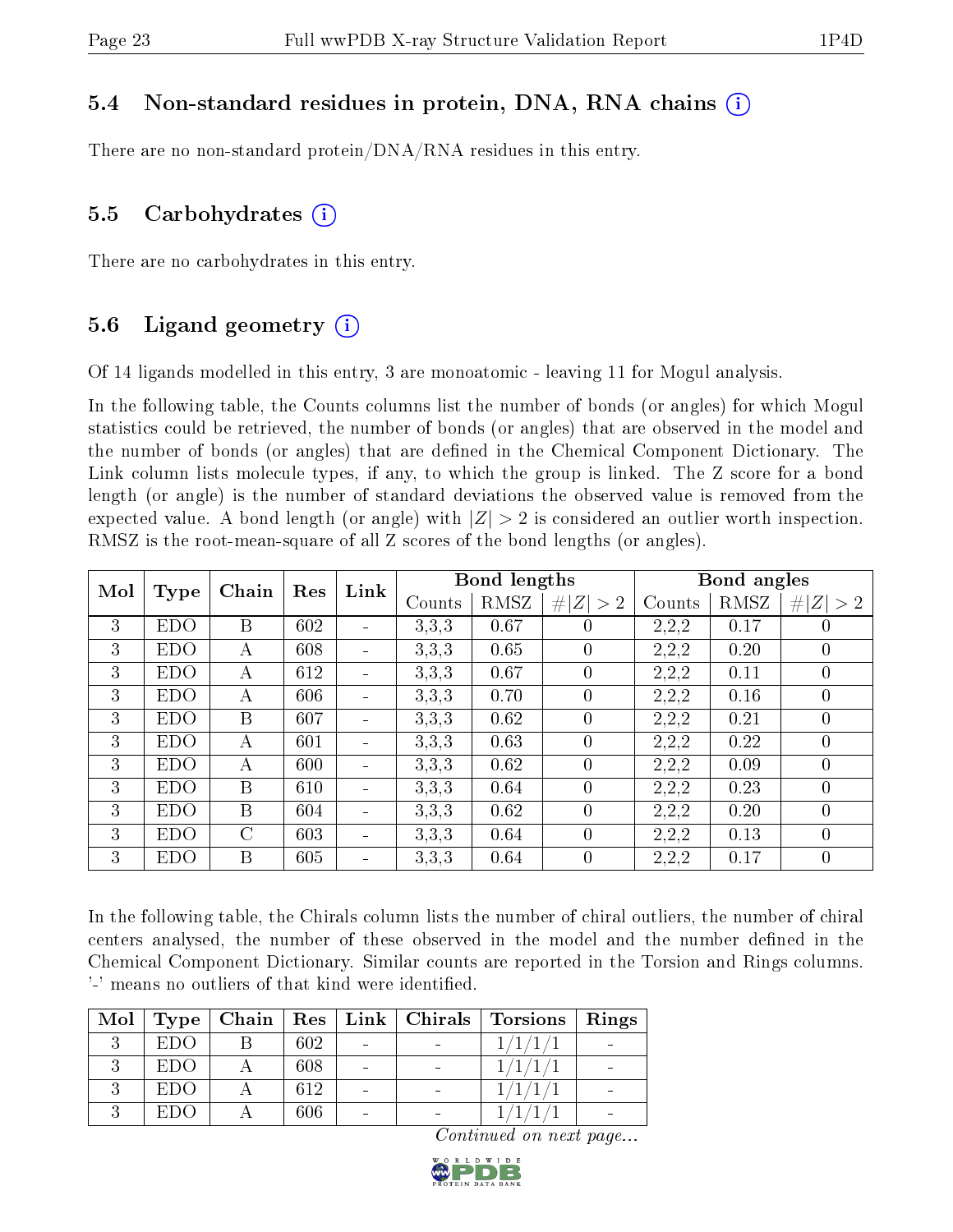| Mol | <b>Type</b> | Chain  | Res | Link | Chirals | Torsions | Rings |
|-----|-------------|--------|-----|------|---------|----------|-------|
| 3   | <b>EDO</b>  | R      | 607 |      |         |          |       |
| 3   | <b>EDO</b>  | А      | 601 |      |         |          |       |
| 3   | <b>EDO</b>  | А      | 600 |      |         |          |       |
| 3   | <b>EDO</b>  | В      | 610 |      |         |          |       |
| 3   | <b>EDO</b>  |        | 604 |      |         |          |       |
| 3   | <b>EDO</b>  | $\cap$ | 603 |      |         |          |       |
| 3   | EDO         |        | 605 |      |         |          |       |

There are no bond length outliers.

There are no bond angle outliers.

There are no chirality outliers.

All (11) torsion outliers are listed below:

| Mol | $Chain$ | $\operatorname{Res}% \left( \mathcal{N}\right) \equiv\operatorname{Res}(\mathcal{N}_{0})\cap\mathcal{N}_{1}$ | Type       | Atoms       |
|-----|---------|--------------------------------------------------------------------------------------------------------------|------------|-------------|
| 3   | В       | 602                                                                                                          | <b>EDO</b> | O1-C1-C2-O2 |
| 3   | A       | 608                                                                                                          | <b>EDO</b> | O1-C1-C2-O2 |
| 3   | A       | 612                                                                                                          | EDO        | O1-C1-C2-O2 |
| 3   | A       | 606                                                                                                          | EDO        | O1-C1-C2-O2 |
| 3   | B       | 607                                                                                                          | EDO        | O1-C1-C2-O2 |
| 3   | A       | 601                                                                                                          | EDO        | O1-C1-C2-O2 |
| 3   | A       | 600                                                                                                          | EDO        | O1-C1-C2-O2 |
| 3   | В       | 610                                                                                                          | EDO        | O1-C1-C2-O2 |
| 3   | В       | 604                                                                                                          | EDO        | O1-C1-C2-O2 |
| 3   | C       | 603                                                                                                          | EDO        | O1-C1-C2-O2 |
| 3   | R       | 605                                                                                                          | EDO        | O1-C1-C2-O2 |

There are no ring outliers.

2 monomers are involved in 3 short contacts:

|  |              | Mol   Chain   Res   Type   Clashes   Symm-Clashes |
|--|--------------|---------------------------------------------------|
|  | . F. L. J. C |                                                   |
|  | H'I M        |                                                   |

## 5.7 [O](https://www.wwpdb.org/validation/2017/XrayValidationReportHelp#nonstandard_residues_and_ligands)ther polymers (i)

There are no such residues in this entry.

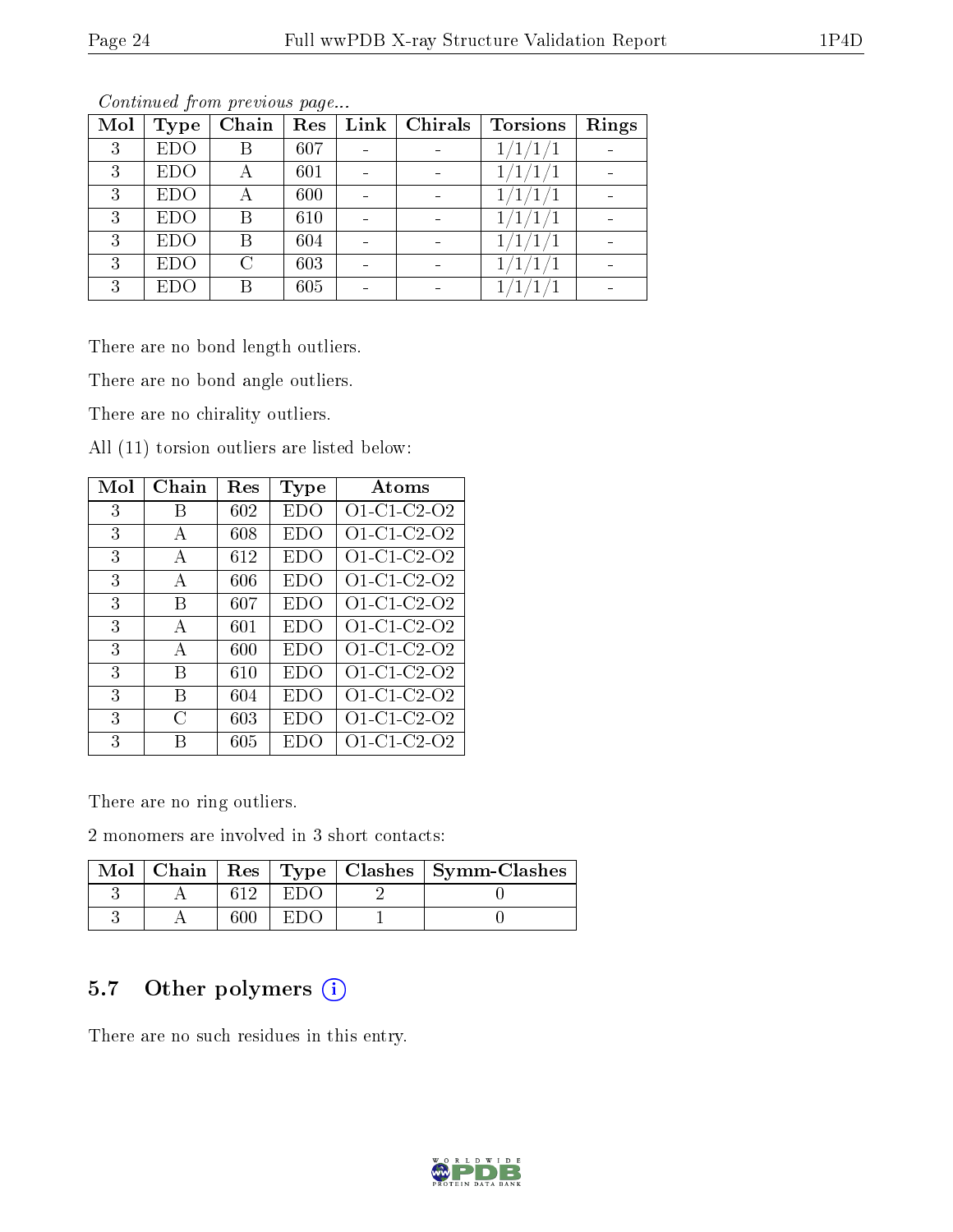# 5.8 Polymer linkage issues (i)

There are no chain breaks in this entry.

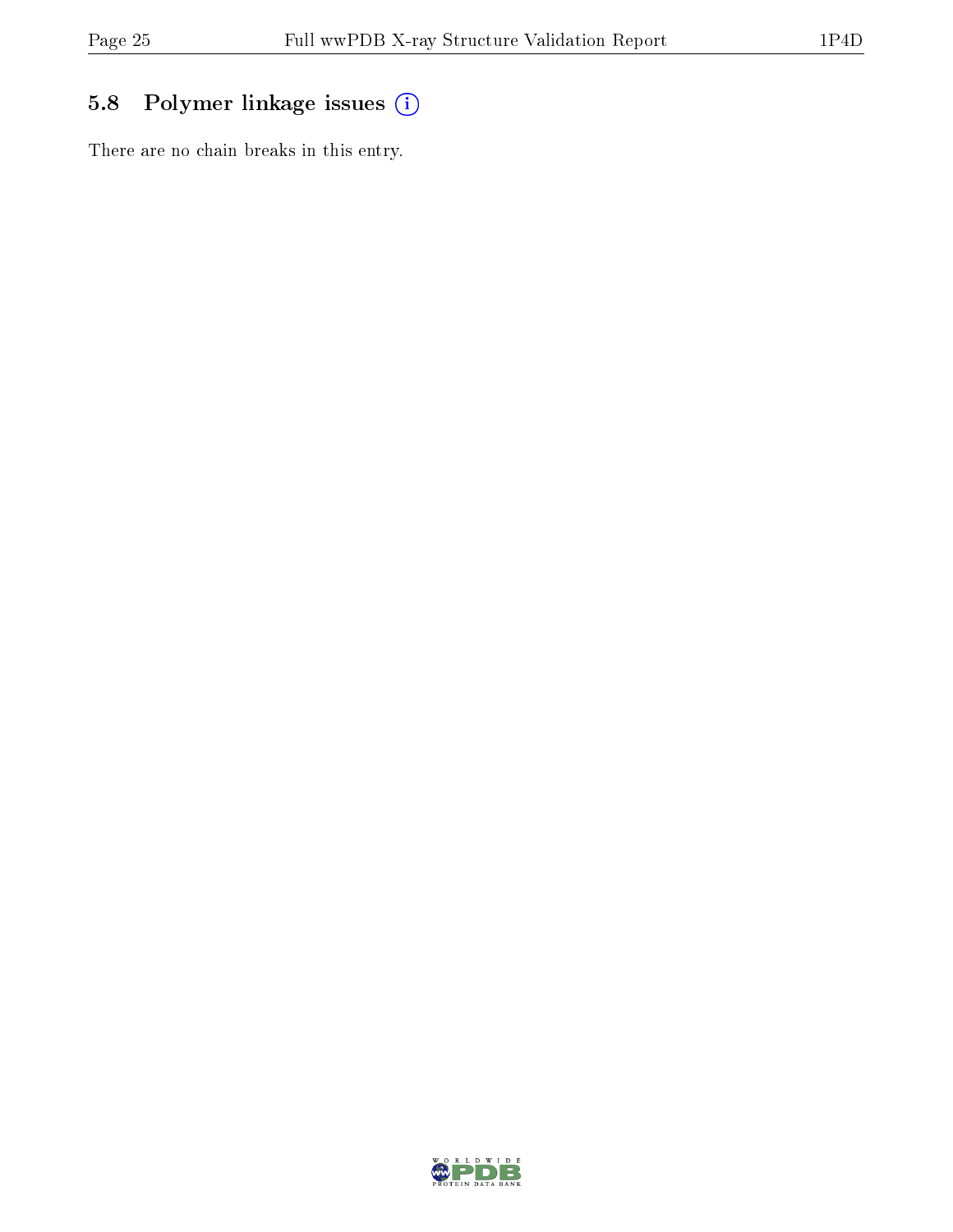# 6 Fit of model and data  $(i)$

## 6.1 Protein, DNA and RNA chains  $(i)$

In the following table, the column labelled  $#RSRZ> 2'$  contains the number (and percentage) of RSRZ outliers, followed by percent RSRZ outliers for the chain as percentile scores relative to all X-ray entries and entries of similar resolution. The OWAB column contains the minimum, median,  $95<sup>th</sup>$  percentile and maximum values of the occupancy-weighted average B-factor per residue. The column labelled ' $Q< 0.9$ ' lists the number of (and percentage) of residues with an average occupancy less than 0.9.

| Mol | Chain   | Analysed        | ${ <\hspace{-1.5pt}{\mathrm{RSRZ}} \hspace{-1.5pt}>}$ | $\#\text{RSRZ}{>}2$             | $OWAB(A^2)$       | $Q<$ 0.9 |
|-----|---------|-----------------|-------------------------------------------------------|---------------------------------|-------------------|----------|
|     |         | $275/330(83\%)$ | 0.03                                                  | $16(5\%)$ 23<br>17 <sup>1</sup> | 26, 45, 73, 104   |          |
|     | B       | $276/330(83\%)$ | 0.13                                                  | $17(6\%)$ 20<br>15 <sup>1</sup> | 29, 49, 84, 116   |          |
|     | $\rm C$ | 276/330(83%)    | 1.57                                                  | 84 (30%) 0 0                    | 56, 105, 152, 161 |          |
| All | All     | $827/990(83\%)$ | 0.57                                                  | 117 $(14\%)$<br>$\bullet$ 2.7   | 26, 59, 139, 161  |          |

All (117) RSRZ outliers are listed below:

| Mol            | Chain                 | Res             | Type                    | <b>RSRZ</b>      |
|----------------|-----------------------|-----------------|-------------------------|------------------|
| $\mathbf{1}$   | Β                     | 307             | <b>GLY</b>              | 9.9              |
| $\overline{1}$ | $\overline{\rm C}$    | 268             | <b>VAL</b>              | 8.7              |
| $\overline{1}$ | $\overline{\rm C}$    | 134             | VAL                     | 8.5              |
| $\overline{1}$ | $\overline{\rm C}$    | 307             | $\overline{\text{GLY}}$ | 8.0              |
| $\overline{1}$ | $\boldsymbol{B}$      | 306             | PRO                     | 7.6              |
| $\overline{1}$ | $\overline{\rm C}$    | 127             | <b>THR</b>              | $7.0\,$          |
| $\overline{1}$ | $\overline{\rm C}$    | 267             | <b>HIS</b>              | 6.9              |
| $\overline{1}$ | $\mathcal C$          | 24              | TYR                     | 6.6              |
| $\overline{1}$ | $\overline{\rm C}$    | 306             | PRO                     | 6.6              |
| $\overline{1}$ | $\overline{\rm C}$    | $\sqrt{22}$     | <b>ASN</b>              | 6.5              |
| $\overline{1}$ | $\overline{\rm C}$    | 129             | $\overline{\text{GLY}}$ | 6.3              |
| $\overline{1}$ | $\overline{\rm C}$    | 70              | <b>GLN</b>              | 6.2              |
| $\mathbf{1}$   | $\overline{\text{C}}$ | 272             | ILE                     | $\overline{6.1}$ |
| $\overline{1}$ | $\overline{\rm C}$    | 73              | SER                     | 6.1              |
| $\overline{1}$ | $\overline{\text{C}}$ | 71              | <b>ASP</b>              | $\overline{6.1}$ |
| $\overline{1}$ | $\overline{\rm A}$    | 307             | $\overline{\text{GLY}}$ | $6.\overline{0}$ |
| $\overline{1}$ | $\overline{\rm C}$    | 128             | <b>ASP</b>              | $5.9\,$          |
| $\overline{1}$ | $\overline{\rm C}$    | $\overline{75}$ | $\overline{\rm{ARG}}$   | $\overline{5.8}$ |
| $\overline{1}$ | Β                     | 180             | VAL                     | 5.7              |
| $\overline{1}$ | $\overline{\text{C}}$ | $\sqrt{72}$     | <b>GLY</b>              | 5.6              |
| $\overline{1}$ | $\overline{\rm C}$    | 126             | $\operatorname{MET}$    | $5.6\,$          |
| $\mathbf{1}$   | $\overline{\rm C}$    | 23              | <b>TYR</b>              | $5.5\,$          |
| $\overline{1}$ | $\overline{\rm C}$    | 69              | MET                     | 5.4              |

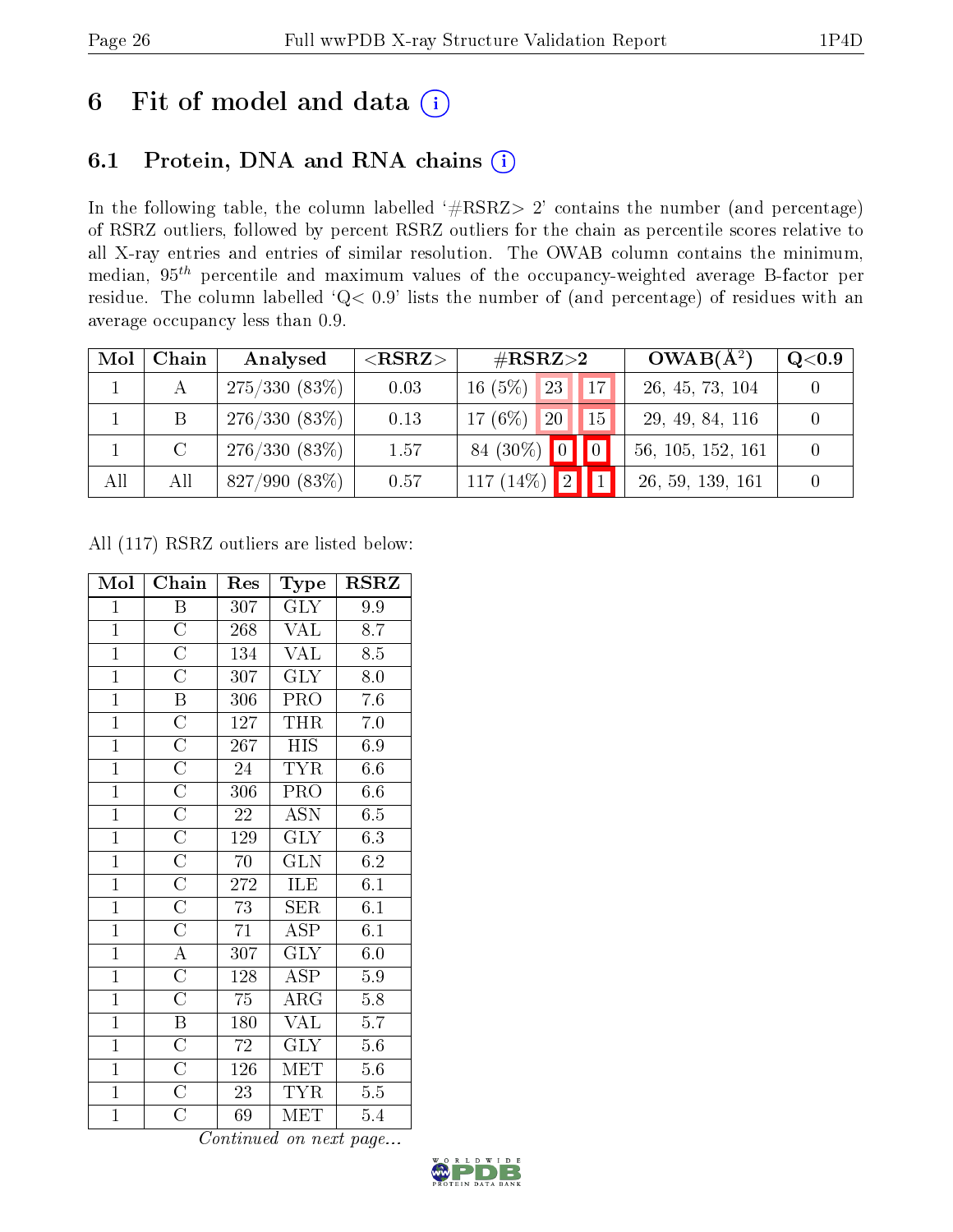| Mol            | Chain                               | Res                         | Type                            | <b>RSRZ</b>      |
|----------------|-------------------------------------|-----------------------------|---------------------------------|------------------|
| $\mathbf{1}$   | $\overline{\rm C}$                  | 74                          | <b>ASN</b>                      | $\overline{5.1}$ |
| $\overline{1}$ | $\frac{\overline{C}}{\overline{C}}$ | 269                         | $\overline{\text{ASP}}$         | $\overline{5.1}$ |
| $\overline{1}$ |                                     | $\overline{29}$             | MET                             | 5.0              |
| $\overline{1}$ | $\overline{A}$                      | $30\overline{6}$            | PRO                             | $5.0\,$          |
| $\overline{1}$ | $\overline{C}$                      | $\overline{125}$            | <b>VAL</b>                      | $\overline{4.8}$ |
| $\overline{1}$ |                                     | 150                         | $\overline{\rm{ARG}}$           | $\overline{4.7}$ |
| $\overline{1}$ | $\frac{\overline{C}}{\overline{C}}$ | $\overline{20}$             | $\overline{\text{LYS}}$         | $\overline{4.7}$ |
| $\overline{1}$ | $\overline{C}$                      | $1\overline{3}\overline{1}$ | $\overline{\text{SER}}$         | $\overline{4.7}$ |
| $\overline{1}$ | $\overline{\text{C}}$               | 66                          | <b>LEU</b>                      | $\overline{4.5}$ |
| $\overline{1}$ | $\frac{\overline{C}}{\overline{C}}$ | $\overline{63}$             | $\overline{\text{GLY}}$         | $\overline{4.5}$ |
| $\overline{1}$ |                                     | $15\,$                      | $\overline{\text{ASN}}$         | $\overline{4.4}$ |
| $\overline{1}$ |                                     | $\overline{28}$             | $\overline{\text{SER}}$         | $\overline{4.3}$ |
| $\overline{1}$ | $\frac{\overline{C}}{\overline{C}}$ | $\overline{151}$            | $\overline{\text{ASP}}$         | $\overline{4.3}$ |
| $\overline{1}$ |                                     | 161                         | $\frac{\text{VAL}}{\text{THR}}$ | $\overline{4.3}$ |
| $\overline{1}$ | $\frac{1}{\mathbf{C}}$              | 166                         |                                 | $\overline{4.3}$ |
| $\overline{1}$ | $\overline{C}$                      | 163                         | $\overline{ALA}$                | $\overline{4.2}$ |
| $\overline{1}$ | $\overline{\rm C}$                  | $\overline{130}$            | $\overline{\text{GLN}}$         | $\overline{4.2}$ |
| $\overline{1}$ | $\overline{\mathbf{B}}$             | 181                         | $\overline{\text{GLY}}$         | $\overline{4.1}$ |
| $\overline{1}$ | $\overline{\rm C}$                  | 172                         | TRP                             | $\overline{4.1}$ |
| $\overline{1}$ |                                     | 152                         | $\overline{\text{GLN}}$         | 4.0              |
| $\overline{1}$ | $\frac{\overline{C}}{\overline{C}}$ | 167                         | $\overline{\text{GLN}}$         | $\overline{4.0}$ |
| $\overline{1}$ |                                     | 282                         | $\overline{\text{LYS}}$         | $\overline{4.0}$ |
| $\mathbf{1}$   | $\frac{\overline{C}}{\overline{C}}$ | 162                         | $\overline{\text{VAL}}$         | 4.0              |
| $\overline{1}$ |                                     | $\overline{132}$            | $\overline{\text{GLU}}$         | $\overline{3.9}$ |
| $\overline{1}$ | $\overline{\rm C}$                  | 141                         | $\overline{\text{MET}}$         | $\overline{3.9}$ |
| $\overline{1}$ | $\overline{B}$                      | 182                         | $\overline{LYS}$                | $\overline{3.9}$ |
| $\overline{1}$ | $\overline{C}$                      | $\overline{42}$             | $\overline{\text{GLY}}$         | $\overline{3.9}$ |
| $\overline{1}$ | $\overline{C}$                      | 271                         | $\overline{\text{GLU}}$         | $3.\overline{8}$ |
| $\overline{1}$ | $\overline{\rm C}$                  | 21                          | $\overline{\text{ASP}}$         | 3.7              |
| $\mathbf{1}$   | $\overline{\rm C}$                  | 182                         | $\overline{\text{LYS}}$         | 3.6              |
| $\overline{1}$ | Β                                   | $72\,$                      | <b>GLY</b>                      | $3.\overline{5}$ |
| $\overline{1}$ | $\overline{\mathrm{B}}$             | $\overline{75}$             | $\overline{\rm{ARG}}$           | $\overline{3.5}$ |
| $\mathbf{1}$   | $\mathbf{A}$                        | $\sqrt{72}$                 | $\overline{\text{GLY}}$         | $\overline{3.4}$ |
| $\overline{1}$ | $\overline{\rm C}$                  | 140                         | $\frac{1}{\sqrt{\mathrm{AL}}}$  | $\overline{3.4}$ |
| $\mathbf{1}$   | $\overline{\rm C}$                  | 173                         | $\overline{\text{L}^\text{YS}}$ | $\overline{3.4}$ |
| $\overline{1}$ | $\overline{\rm C}$                  | $\overline{39}$             | $\overline{{\rm GLU}}$          | $\overline{3.3}$ |
| $\mathbf{1}$   | $\overline{\rm C}$                  | $23\overline{5}$            | <b>SER</b>                      | $\overline{3.3}$ |
| $\mathbf{1}$   | $\overline{A}$                      | 182                         | $\overline{\text{LYS}}$         | $\overline{3.2}$ |
| $\mathbf{1}$   | Β                                   | 162                         | $\sqrt{\text{AL}}$              | $\overline{3.2}$ |
| $\overline{1}$ | B                                   | 163                         | $\overline{\rm ALA}$            | $\overline{3.2}$ |
| $\overline{1}$ | $\overline{\rm C}$                  | $\overline{41}$             | <b>LEU</b>                      | $\overline{3.2}$ |
| $\mathbf{1}$   | A                                   | 69                          | $\overline{\text{MET}}$         | 3.1              |

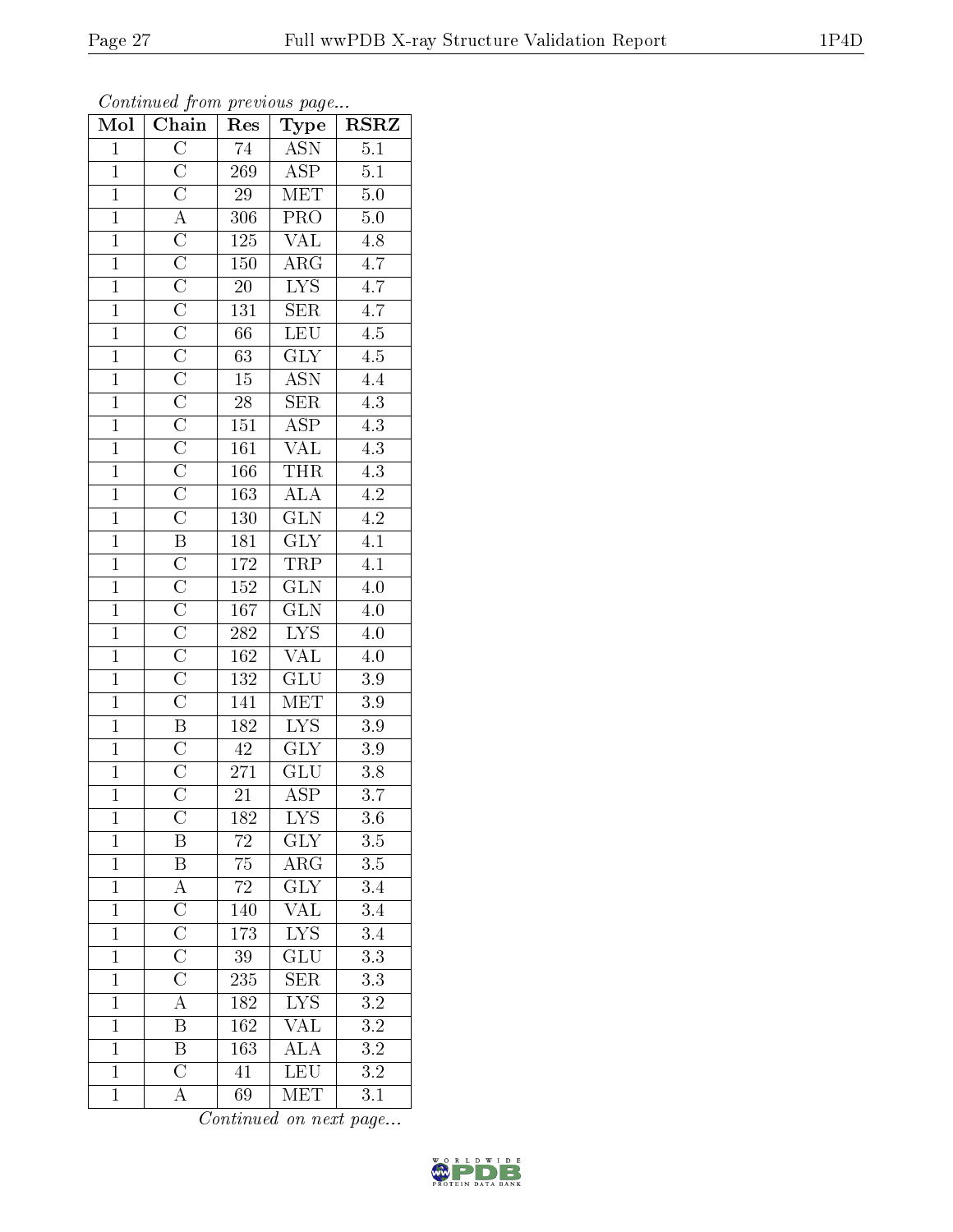| $\mathbf{1}$   | $\mathcal{C}$      | 80  | TYR         | 2.7     |
|----------------|--------------------|-----|-------------|---------|
| $\mathbf{1}$   | $\rm C$            | 305 | <b>THR</b>  | 2.7     |
| $\overline{1}$ | $\mathbf B$        | 70  | <b>GLN</b>  | 2.7     |
| $\overline{1}$ | $\mathcal{C}$      | 283 | GLU         | 2.7     |
| $\overline{1}$ | $\rm C$            | 60  | LEU         | 2.7     |
| $\overline{1}$ | A                  | 161 | VAL         | 2.6     |
| $1\,$          | $\mathcal{C}$      | 17  | TYR         | 2.6     |
| $\overline{1}$ | $\mathcal{C}$      | 293 | <b>ASP</b>  | $2.6\,$ |
| $\mathbf{1}$   | $\mathcal{C}$      | 8   | ${\rm ARG}$ | 2.6     |
| $\overline{1}$ | $\rm C$            | 160 | <b>ALA</b>  | $2.6\,$ |
| $\mathbf{1}$   | $\boldsymbol{B}$   | 183 | <b>THR</b>  | 2.5     |
| $\mathbf{1}$   | $\boldsymbol{A}$   | 162 | <b>VAL</b>  | 2.5     |
| $\overline{1}$ | $\overline{C}$     | 276 | <b>GLU</b>  | $2.5\,$ |
| $\overline{1}$ | $\mathcal{C}$      | 286 | PHE         | $2.5\,$ |
| $\overline{1}$ | $\mathcal{C}$      | 68  | $\rm{ARG}$  | 2.4     |
| $\mathbf{1}$   | $\rm C$            | 90  | VAL         | 2.4     |
| $\mathbf{1}$   | B                  | 130 | <b>GLN</b>  | 2.4     |
| $\overline{1}$ | $\overline{\rm C}$ | 270 | PRO         | 2.4     |

 $1 \mid A \mid 163 \mid ALA \mid 2.4$ 1 | C | 294 | ALA | 2.4 1 | A | 94 | ALA | 2.3

1 C 13 ALA 2.3<br>1 B 71 ASP 2.3 1 B 71 ASP 2.3 1 C 79 GLY 2.2 1 | C | 139 | LEU | 2.2 1 | A | 91 | SER | 2.2 1 | A | 130 | GLN | 2.2 1 C 38 ALA 2.2 1 | A | 279 | GLN | 2.2 1 | C | 19 | ASP | 2.2 1 A 90 VAL 2.2 1 B 178 ASP 2.1

1 C 27 GLY 2.1<br>1 C 168 HIS 2.1

1 | C | 86 | ALA | 2.1

1 C 168 HIS

Mol | Chain | Res | Type | RSRZ 1 | C | 16 | TYR | 3.1 1 C 142 ALA 3.0 1 | C | 76 | HIS | 3.0 1 C 65 ASP 2.9 1 C 91 SER 2.9 1 C 291 TYR 2.8 1 C 233 ALA 2.8

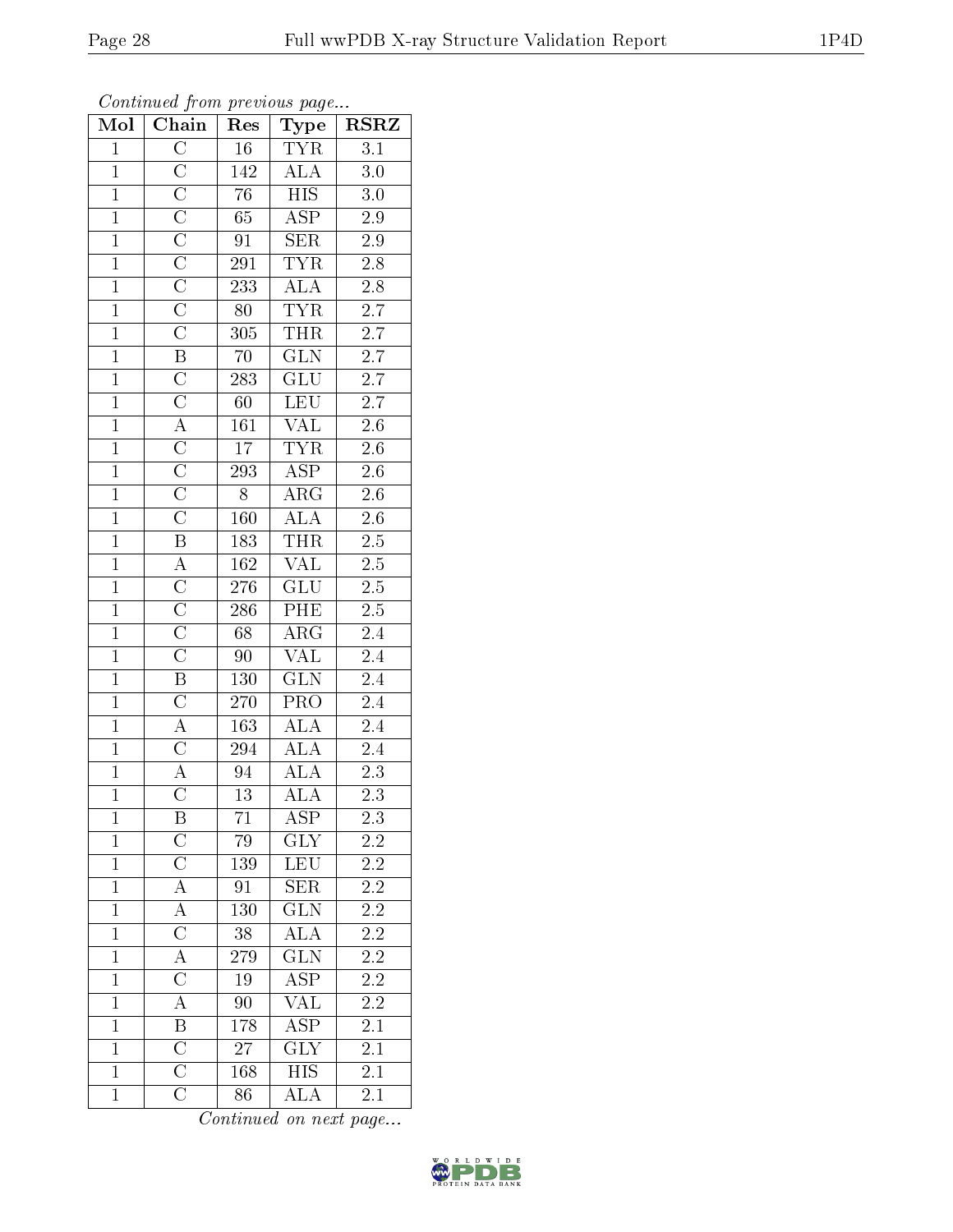| Mol | Chain | $\operatorname{Res}% \left( \mathcal{N}\right) \equiv\operatorname{Res}(\mathcal{N}_{0})\cap\mathcal{N}_{1}$ | <b>Type</b> | <b>RSRZ</b> |
|-----|-------|--------------------------------------------------------------------------------------------------------------|-------------|-------------|
| 1   |       | 28                                                                                                           | SER         | 2.1         |
| 1   | В     | 141                                                                                                          | MET         | 2.1         |
| 1   | А     | 70                                                                                                           | <b>GLN</b>  | 2.0         |
| 1   | А     | 8                                                                                                            | $\rm{ARG}$  | 2.0         |
| 1   | C     | 67                                                                                                           | <b>SER</b>  | 2.0         |
| 1   | C     | 277                                                                                                          | TRP         | 2.0         |
| 1   | В     | 304                                                                                                          | LEU         | 2.0         |
| 1   | В     | 161                                                                                                          | VAL         | 2.0         |
| 1   | C     | 164                                                                                                          | <b>ASN</b>  | 2.0         |
|     | ( )   | 43                                                                                                           | LEU         | $2.0\,$     |

#### 6.2 Non-standard residues in protein, DNA, RNA chains (i)

There are no non-standard protein/DNA/RNA residues in this entry.

### 6.3 Carbohydrates (i)

There are no carbohydrates in this entry.

## 6.4 Ligands  $(i)$

In the following table, the Atoms column lists the number of modelled atoms in the group and the number defined in the chemical component dictionary. The B-factors column lists the minimum, median,  $95<sup>th</sup>$  percentile and maximum values of B factors of atoms in the group. The column labelled  $Q < 0.9$ ' lists the number of atoms with occupancy less than 0.9.

| Mol            | <b>Type</b> | Chain | Res | Atoms | <b>RSCC</b> | <b>RSR</b> | B-factors $(\overline{A^2})$ | Q <sub>0.9</sub> |
|----------------|-------------|-------|-----|-------|-------------|------------|------------------------------|------------------|
| 3              | <b>EDO</b>  | B     | 607 | 4/4   | 0.52        | 0.41       | 114, 114, 114, 115           |                  |
| 3              | <b>EDO</b>  | B     | 602 | 4/4   | 0.74        | 0.20       | 74, 76, 77, 79               | $\theta$         |
| 3              | <b>EDO</b>  | А     | 608 | 4/4   | 0.78        | 0.18       | 75, 78, 78, 78               | $\theta$         |
| 3              | <b>EDO</b>  | C     | 603 | 4/4   | 0.83        | 0.38       | 89,89,89,90                  | $\theta$         |
| 3              | <b>EDO</b>  | А     | 606 | 4/4   | 0.87        | 0.24       | 76, 78, 78, 79               | $\theta$         |
| 3              | <b>EDO</b>  | B     | 610 | 4/4   | 0.88        | 0.45       | 84,84,85,85                  | $\theta$         |
| 3              | <b>EDO</b>  | А     | 612 | 4/4   | 0.90        | 0.35       | 57,59,59,61                  | 0                |
| 3              | <b>EDO</b>  | А     | 600 | 4/4   | 0.91        | 0.30       | 63,64,65,65                  | $\theta$         |
| 3              | <b>EDO</b>  | B     | 605 | 4/4   | 0.92        | 0.43       | 68,69,70,70                  | $\Omega$         |
| 3              | <b>EDO</b>  | A     | 601 | 4/4   | 0.93        | 0.18       | 84,85,86,87                  | $\Omega$         |
| $\overline{2}$ | MG          | B     | 901 | 1/1   | 0.93        | 0.28       | 52, 52, 52, 52               | $\theta$         |
| 3              | EDO         | B     | 604 | 4/4   | 0.94        | 0.44       | 86,86,86,86                  | $\theta$         |
| $\overline{2}$ | MG          | C     | 902 | 1/1   | 0.95        | 0.31       | 78, 78, 78, 78               | $\theta$         |